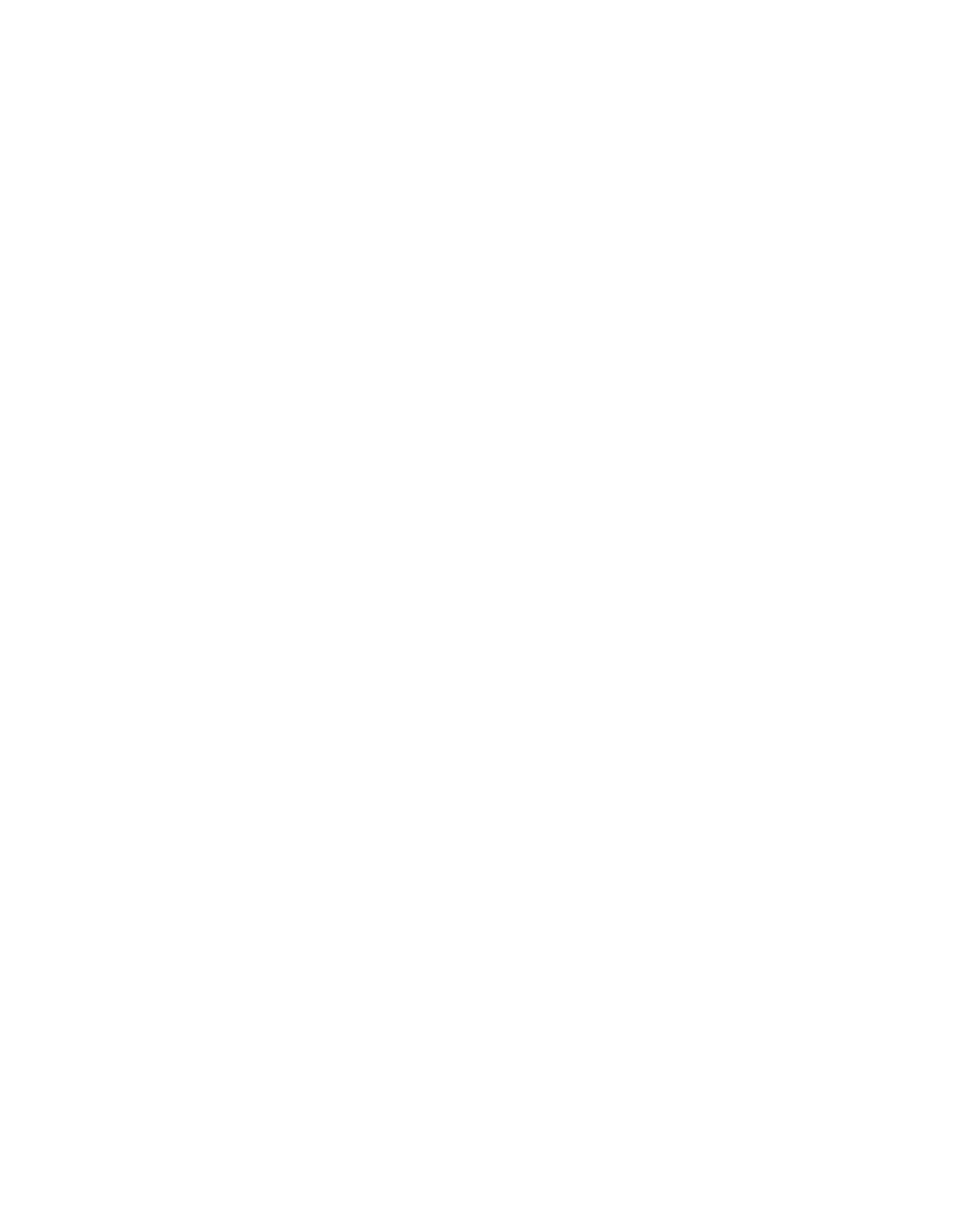# **Journal of the American Society of Legislative Clerks and Secretaries**

# **2008 Staff**

| Co-Chair:   | Nathan Hatfield, VA Senate<br>Calendar Clerk       |
|-------------|----------------------------------------------------|
| Co-Chair:   | Maryann Horch, VA Senate<br><b>Systems Analyst</b> |
| Vice Chair: | Annette Moore, UT Senate<br>Secretary              |
| Recorder:   | Polly Emerson, TX House<br><b>Journal Clerk</b>    |

# **Editorial Board**

Ginny Edwards (VA) Inga Emerson (DE) Jeff Finch (VA) Nellie Humphries (AL) Hobie Lehman (VA) Tara Perkinson (VA)

# **Committee Members**

Laura Clemens (OH) Tom Forster (OR) Gayle Goble (IA) Karen Goldman (CO) Neva Parker (CA) Mary Phillips (NV) Ron Smith (LA)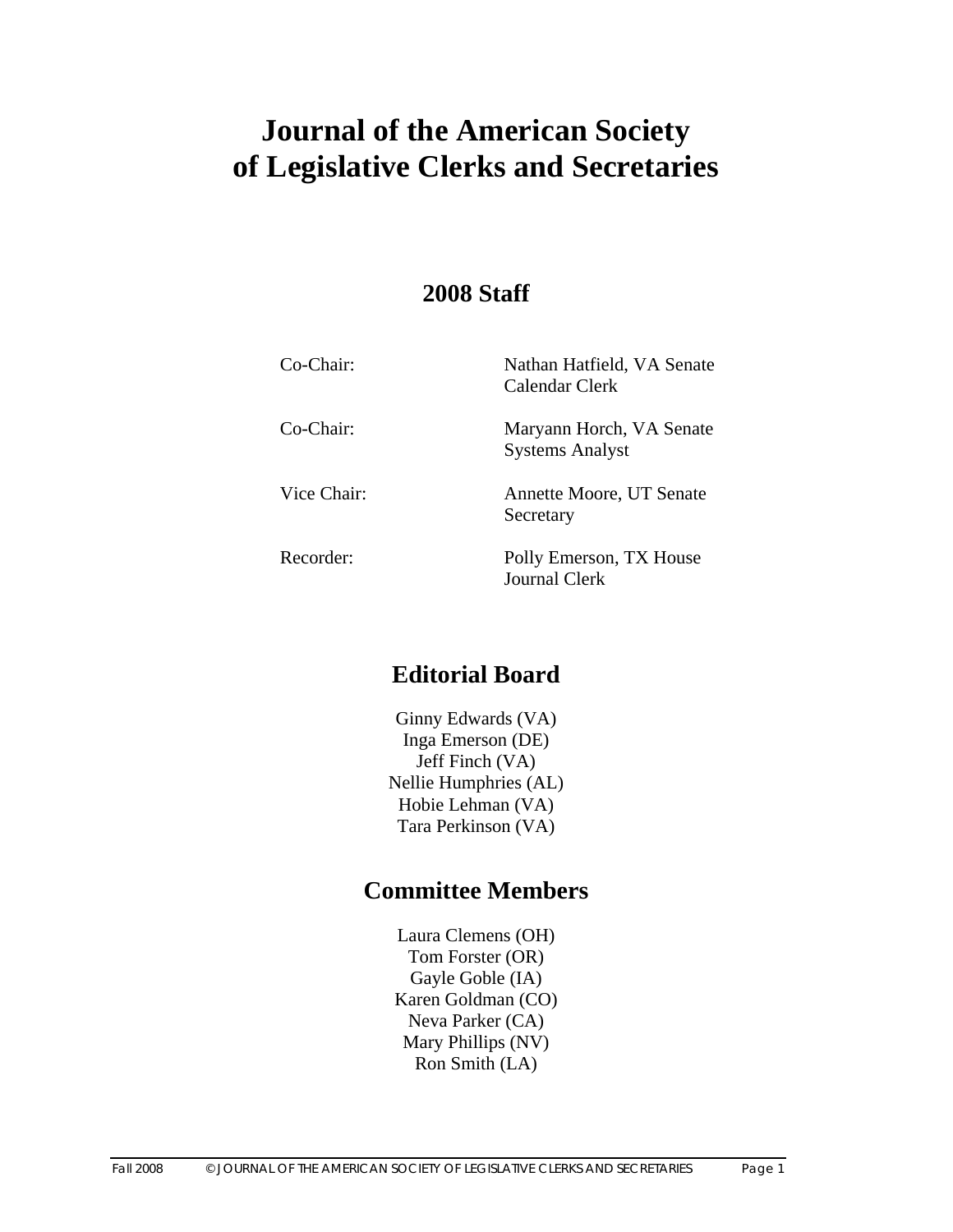#### **INFORMATION FOR AUTHORS**

The editor of the *Journal of the American Society of Legislative Clerks and Secretaries* welcomes manuscripts which would be of interest to our members and legislative staff, including topics such as parliamentary procedures, management, and technology. Articles must be of a general interest to the overall membership.

Contributions will be accepted for consideration from members of the American Society of Legislative Clerks and Secretaries, members of other National Conference of State Legislatures staff sections, and professionals in related fields.

All articles submitted for consideration will undergo a review process. When the Editorial Board has commented, authors will be notified of acceptance, rejection or need for revision of manuscripts. The review procedure will require a minimum of four to six weeks. Two issues are printed annually – one in the spring and the other in the fall.

#### **STYLE AND FORMAT**

Specialized jargon should be avoided. Readers will skip an article they do not understand.

Follow a generally accepted style manual such as the University of Chicago Press *Manual of Style*. Articles should be word processed in Word 2000 or WordPerfect 8.0, and doublespaced with one-inch margins.

Number all references as endnotes in the order in which they are cited within the text. Accuracy and adequacy of the references are the responsibility of the author.

Authors are encouraged to submit a photograph with their article, along with any charts or graphics which may assist readers in better understanding the article's content.

#### **SUBMISSION**

Articles should be submitted electronically to:

Nathan Hatfield, Co-Chair [nhatfield@sov.state.va.us](mailto:nhatfield@sov.state.va.us) or Maryann Horch, Co-Chair [mhorch@sov.state.va.us](mailto:mhorch@sov.state.va.us)

Photographs should be emailed in .jpeg or .gif format or mailed flat with appropriate cardboard backing to:

> Nathan Hatfield, Co-Chair Maryann Horch, Co-Chair Senate of Virginia P.O. Box 396 Richmond, VA 23218

Inquiries from readers and potential authors are encouraged. You may contact the editor by telephone at (804) 698-7470 or email at [nhatfield@sov.state.va.us](mailto:nhatfield@sov.state.va.us) or [mhorch@sov.state.va.us.](mailto:mhorch@sov.state.va.us) Letters to the editor are welcomed and will be published to provide a forum for discussion.



The *Journal of the American Society of Legislative Clerks and Secretaries* (ISSN 1084- 5437) consists of copyrighted and uncopyrighted material. Manuscripts accepted for publication become the property of the American Society of Legislative Clerks and Secretaries. All rights reserved. Reproduction in whole or part without permission is strictly prohibited.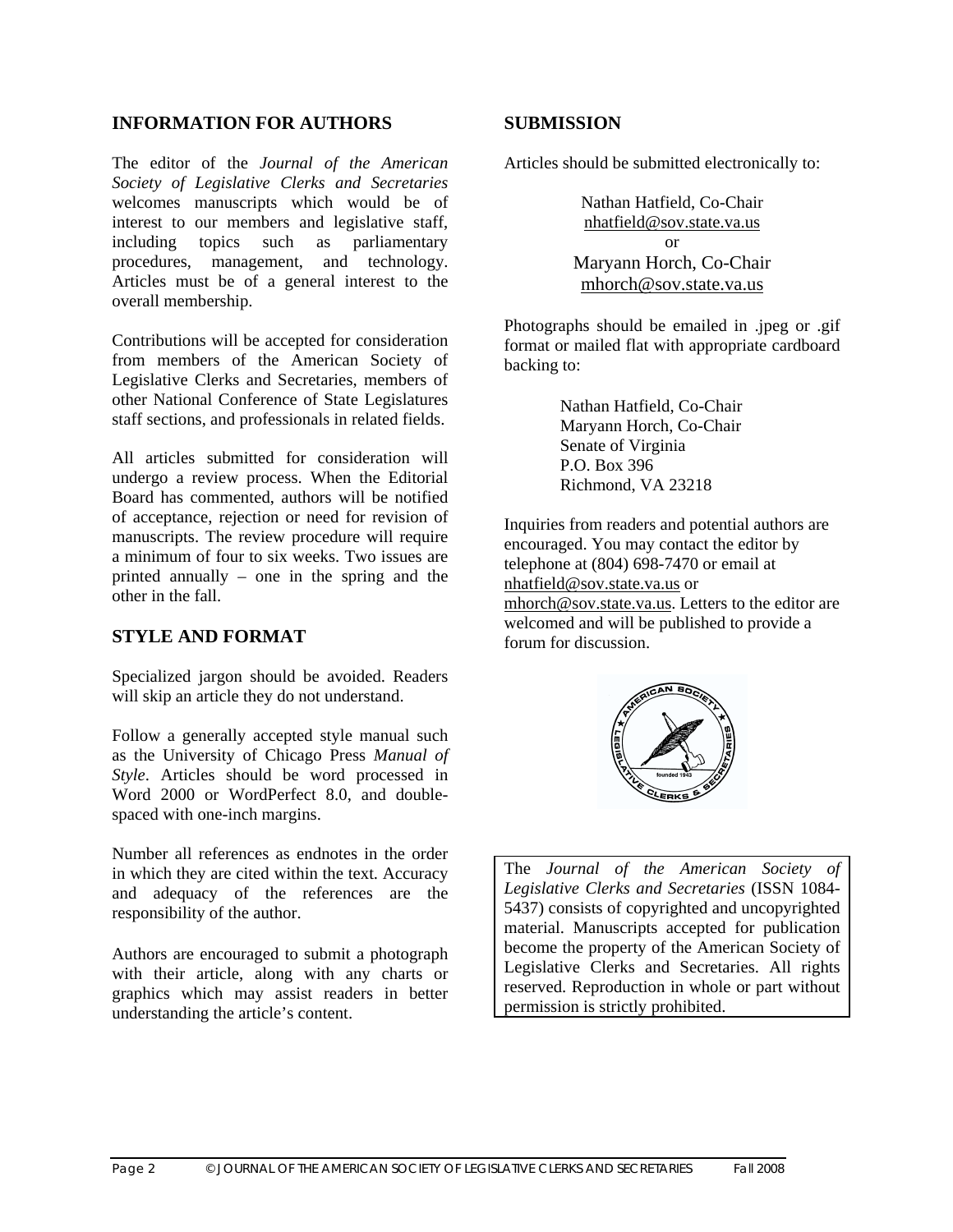*Used by permission of the National Association of Schools of Public Affairs (NASPAA) and its Journal of Public Affairs Education (JPAE). Originally published in the JPAE Volume 13 No. 2, 2007.* 

# Helping Legislators Legislate: An Executive Education Program for State Senators

Laura Leete, University of Oregon Steven Maser, Willamette University

#### **Abstract**

This paper reports on lessons learned from designing and delivering a two-day executive education program to help state senators be better senators. We provide 10 lessons on the process of creating and delivering the program and five lessons about its content. We base these lessons on observations we made during the program and evaluations submitted by the participants. We frame the lessons in ways that apply to a range of legislative institutions.

A state senator asks you, a university professor versed in the ways of political science, public policy, and public administration, "Can you provide training to help my colleagues and me improve our performance?" How do you respond? The answer is, "Yes, of course," without coming across as presumptuous. If your offer is accepted, the real work begins.

\_\_\_\_\_\_\_\_\_\_\_\_\_\_\_\_\_\_\_\_\_\_\_\_\_\_\_\_\_\_\_\_

This paper reports on lessons learned from designing and delivering a two-day executive education program to help state senators be better senators. To our surprise, searching the literature for articles about custom-designing educational programming

for state legislators generated little. With 50 state legislatures, surely we were not the first university to be asked for assistance. Web searches identified programming, but nothing about "how to," leaving us with names of people to call for advice at organizations such as the National Council of State Legislatures and the Eagleton Center at Rutgers University. If academics have produced programs of this sort, they have not published much about it.

The legislative body in question is the Oregon State Senate, which, with the Oregon House, meets every two years. It is a citizen legislature with a modest full-time staff that expands to include volunteers and temporary paid staff during each session. The 90 districts in the House fold into 30 Senate districts. Turnover means that the institutional history held by any set of legislators has been modest. During the past several sessions, no political party has had a veto-proof command of the legislature. Until 2007, different parties had majorities in the House and Senate, making at least one, sometimes both, different from the governor's party. Furthermore, the Oregon legislature has had to deal with divisive issues resulting from events beyond its control, such as an economic recession, unemployment ranking among the highest in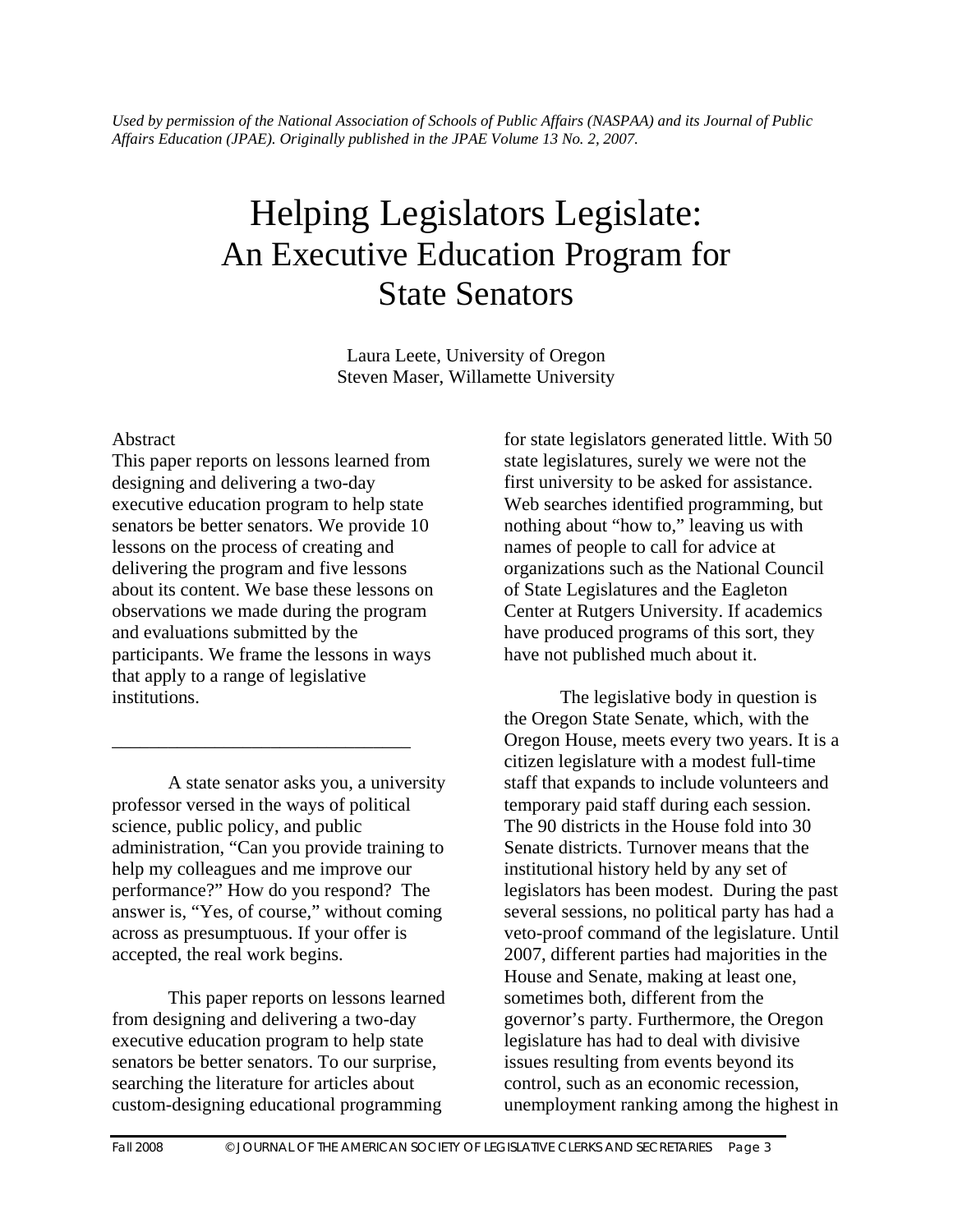the nation, and no sales tax and state funding for elementary and secondary schools following successful enactment of a ballot initiative. It also has had to deal with divisive issues within its control, such as a progressive state health plan that became increasingly expensive. Not surprisingly, the legislative sessions have been contentious, so much so that some legislators began promoting nonpartisan elections as a solution to gridlock. However unique as Oregon might be in the constellation of state legislatures in the United States, the lessons learned about designing an educational program to encourage effective legislating are not. The Oregon Senate is a group of individuals, elected from geographic jurisdictions and operating within a set of constitutionally mandated and institutionally crafted rules. It has committees, formal leadership positions, and other trappings of a collective, deliberative, decision-making body. Many factors contribute to the effectiveness of a legislative body, not least the personalities of the individuals and the leaders they select. If comity declines, partisanship increases and gridlock sets in. An educational program is not the sole solution, but it can be part of one. The problems of designing and delivering such a program are not daunting, but they are real. The lessons are best understood in two related categories: process and content.

#### Ten Lessons on Process

#### *1. Ensure bipartisan Senate ownership of the program.*

A request for executive education best comes from senators themselves. They have to be ready for it and to perceive value to themselves as individuals, if not to their institution. What creates value for a legislator is something that can help advance his or her agenda or career and that justifies

stepping away from innumerable demands to focus on decision-making within and as part of a group. In sum, if they are going to incur the costs, they have to reap the benefits. They have to own the program.

Furthermore, if the request for assistance comes from the member of one party, whether minority or majority, a precondition for success is co-sponsorship of the request from a member of the other party. Partisanship pervades everything that occurs in a state legislature. It cannot be eliminated, but it can be mitigated. Even if an executive education program intends to improve the political process, not by promoting changes in the rules so much as by encouraging the legislators to work more effectively within them, the participants must perceive that neither political party will gain an advantage from the changes or from the processes that generate them. Legislators learn early that process can dictate outcomes. Bipartisan support for expending time and resources on an educational program is one way to manage expectations about the program.

### *2. Treat the legislator as your client.*

Clients have experience, if not expertise, in the topics on which they are seeking outside advice, and legislators are no different. Moreover, legislators are not seeking a general education for its own sake, but rather specific understanding and skills that demonstrably improve their performance. The legislators themselves, therefore, should play a significant role in establishing the training agenda. This entails interviewing the sponsoring legislators to understand their perception of their needs, proposing a training agenda, receiving feedback, redesigning the agenda, and receiving more feedback until it appears that the agenda has gelled. If the legislators want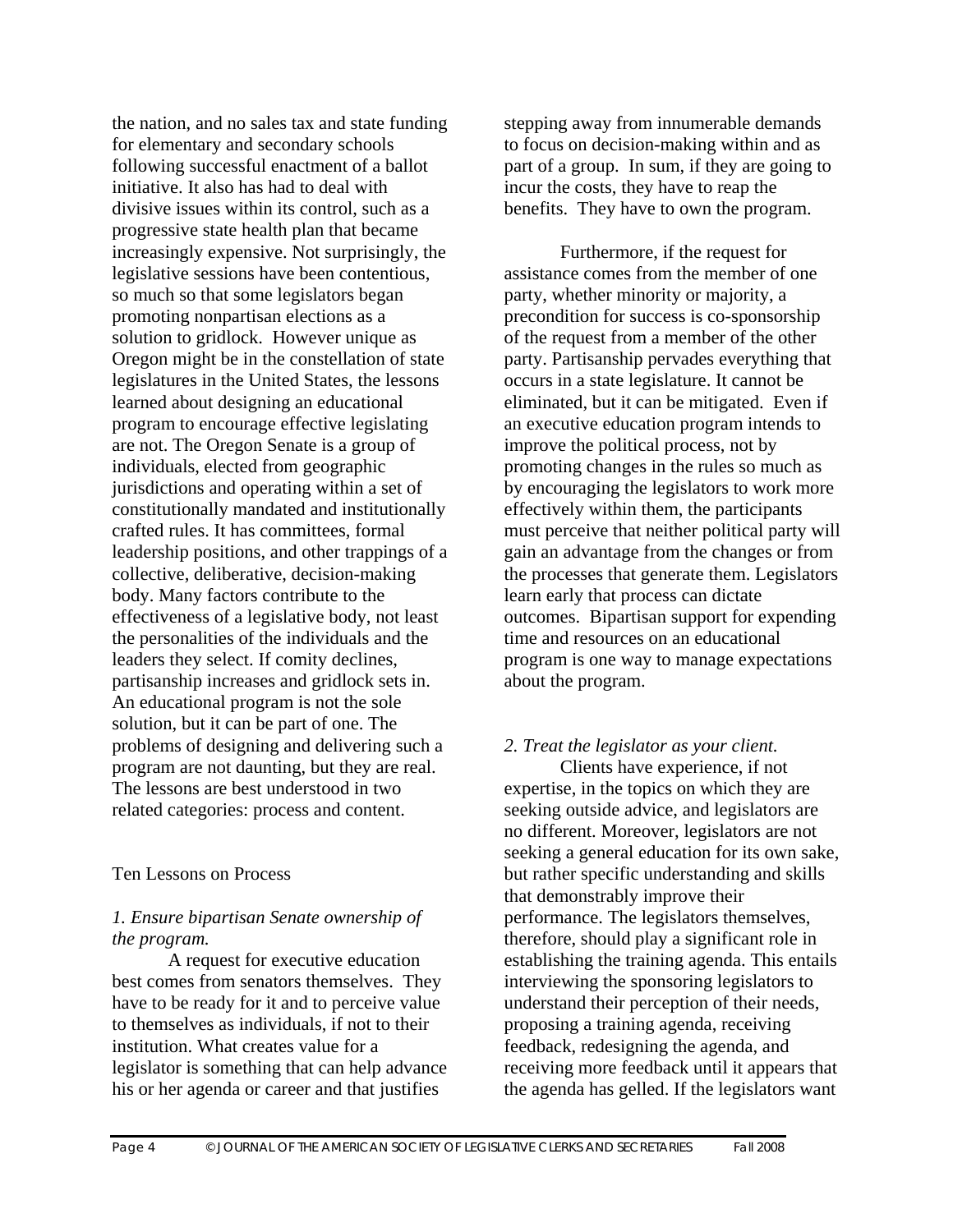to do a better job of negotiating without making disagreements personal, academics know how to teach those skills. If the legislators want their members to better understand the constraints that state constitutions place on their ability to legislate, academics know how to convey that knowledge. Academics, however, have to guard against the temptation of telling the legislators what they think the legislators need; instead, they must stick to what they know best: teaching the topics they know.

After interviewing senators, we understood that they wanted to develop a better understanding of how an elected official pursues an agenda—individual or collective—as one among many; how one best operates in a highly public environment where even perceived conflicts of interest can be fatal; and how one achieves legislative success while sustaining the values and mores of the legislative institution. We called the program a Senate Leadership Institute because we wanted to build on the senators' perceptions of themselves as leaders. Typically, they have served in leadership roles in their jurisdictions before seeking elective office. They may have served in formal leadership roles within the legislature as committee chairs or whips or in informal leadership roles as leaders of coalitions trying to enact legislation.

#### *3. Engage staffers.*

Like administrative assistants and secretaries in organizations throughout history, legislative staffers hold the keys to the kingdom. They know and understand the institution better than anyone, in part because they carry on while elected officials come and go. They have a stake in its operation, efficient or otherwise. In addition, they can be crucial in managing communications during the process of

planning an executive education program. If the path to legislator's policy heart is through constituents, the path to a legislator's institutional behavior is through staff members.

Legislatures can have two types of staff: what amounts to the secretariat of the body, typically reporting to its president or leadership, and the personal staff who serve individual legislators. The secretary of the Senate was our liaison to the institution. Her advice proved to be invaluable in reading the sense of the leadership and the membership, advising us on ways of delivering a program that would be most credible and would best engage our audience. Each legislator's staff members also have a unique perspective on the mechanics of the institution and the individuals who comprise it. Elected officials rely on them. If these staff members believe an educational program is folly, so will the legislators. On the other hand, if you ask staff members to suggest ways in which the legislators could act to make their institution run more smoothly—which will, typically, make staff members' jobs easier they will be at no loss for suggestions. We met during the planning stages as a group with two senators from each political party as well as staff members. Notes from our meetings and reviews of our email exchanges confirm that we asked quite a few questions and listened more than we talked. After our first meeting, we began formulating specific program agendas so that the group could react to concrete proposals. By exploring the reasoning behind group members' reactions and by being responsive, we learned more about their needs. The final program they accepted looked little like the first one we proposed. The design process promoted engagement and ownership by the senators and their staffs.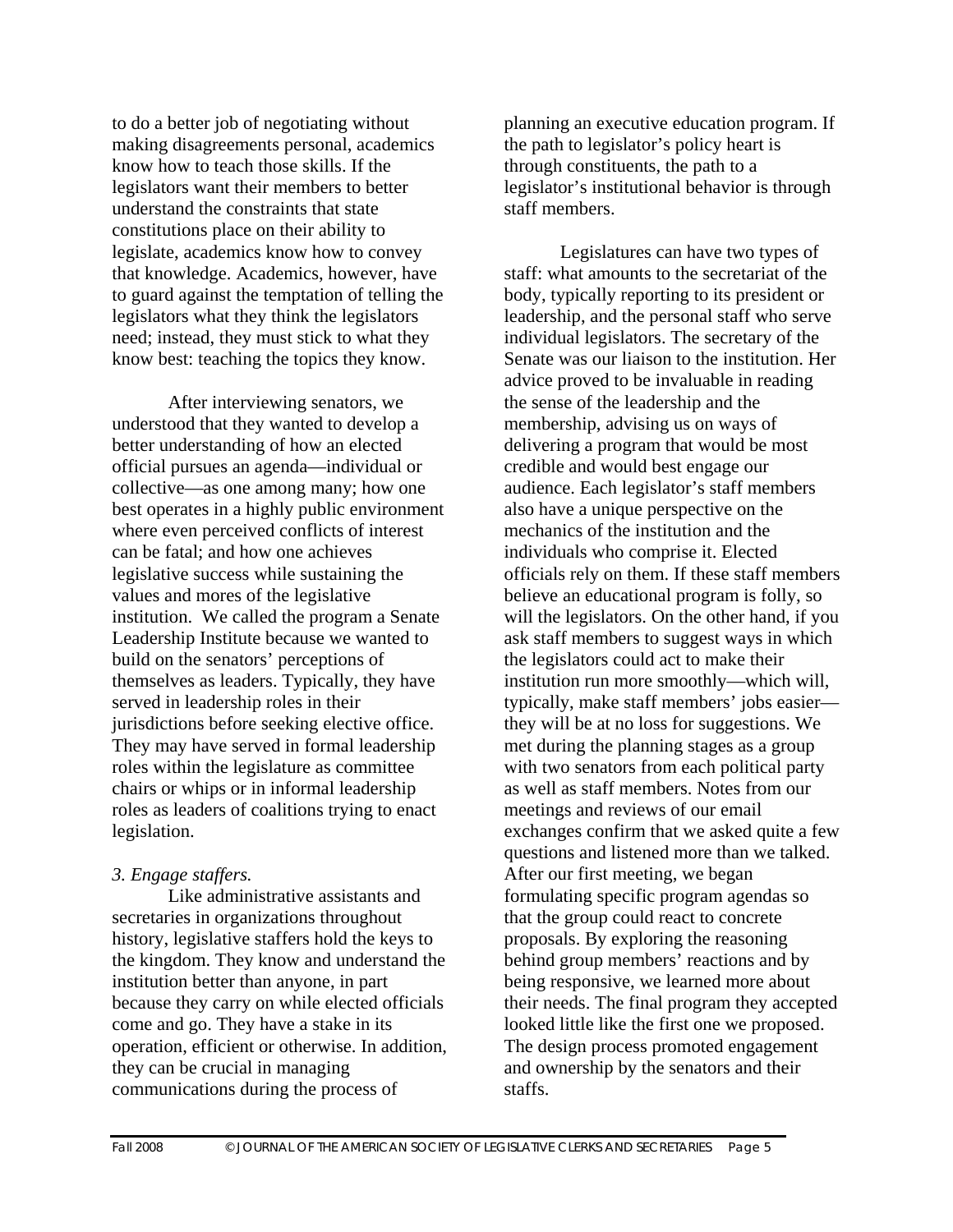#### *4. Ensure that legislative leaders participate.*

Legislators are notoriously independent, but requests from their formal party and institutional leadership get their attention. The designated legislative leaders can make or break an educational intervention. If the leaders tell their members to attend but do not themselves attend, the signal is clear: this program is not a high priority. The membership will feel as though something is "being done to them" and they will bristle. If the leaders schedule other institutional business at the same time as the training program, their signal is also clear: the program and the outcomes to which it aspires are optional.

If, however, the legislative leaders participate in the program, the members know their absence will be noted. If the legislative leaders make the program the legislature's business, then the membership will get the correct message. We sought to involve the legislative leaders from both parties by giving them leadership responsibilities, at least symbolically (so that they would have little to prepare). We asked them to serve as masters of ceremonies, introducing the program and setting its objectives in terms of their expectations. We also asked them to close the program, summarizing the "take-aways" they wanted their members to have.

*5. Set outcomes early and evaluate.*  Evaluation is always left for last, even though we know it should not be. In this case, the design team needs to know where it's going before it can start. A request for assistance is likely to come to the university in the form of a vaguely articulated problem: things aren't working well. The question for the design team is, at the end of the program, how will the legislators know that things are working

better? Ideally, the answers will allow measurable outcomes, although that might be hoping for too much.

Based on our interviews with senators and staff members, we established several objectives, all under the rubric of encouraging a more productive and efficient legislative session. Our primary objective was not substantive: the members should have opportunities to get to know each other so that they will be more comfortable together and, if not build relationships, at least be civil in their interactions. The substantive objectives were secondary, but important. We wanted the members to understand

> • the importance of setting priorities, individually and collectively, and their role in the session's success; • the ethical aspects of their decisionmaking and decisions; • the constraints and opportunities under Oregon's constitution; • the nature of legislative conflict

- and negotiation; and • the realities of moving a bill
- through the legislature, independent of the formal rules.

At the conclusion of the program, we asked the senators to evaluate the effectiveness of each session; those results are reported later in this article.

#### *6. Apply principles of active learning.*

Legislators legislate. They question. They decide. They inform. To get to the legislature they communicate—they sell themselves and their ideas. The best of them listen but then react or act. By nature, they are not passive; they are not empty vessels waiting to be filled. On the job, they learn from experience. The "sage on the stage" model of education will have limited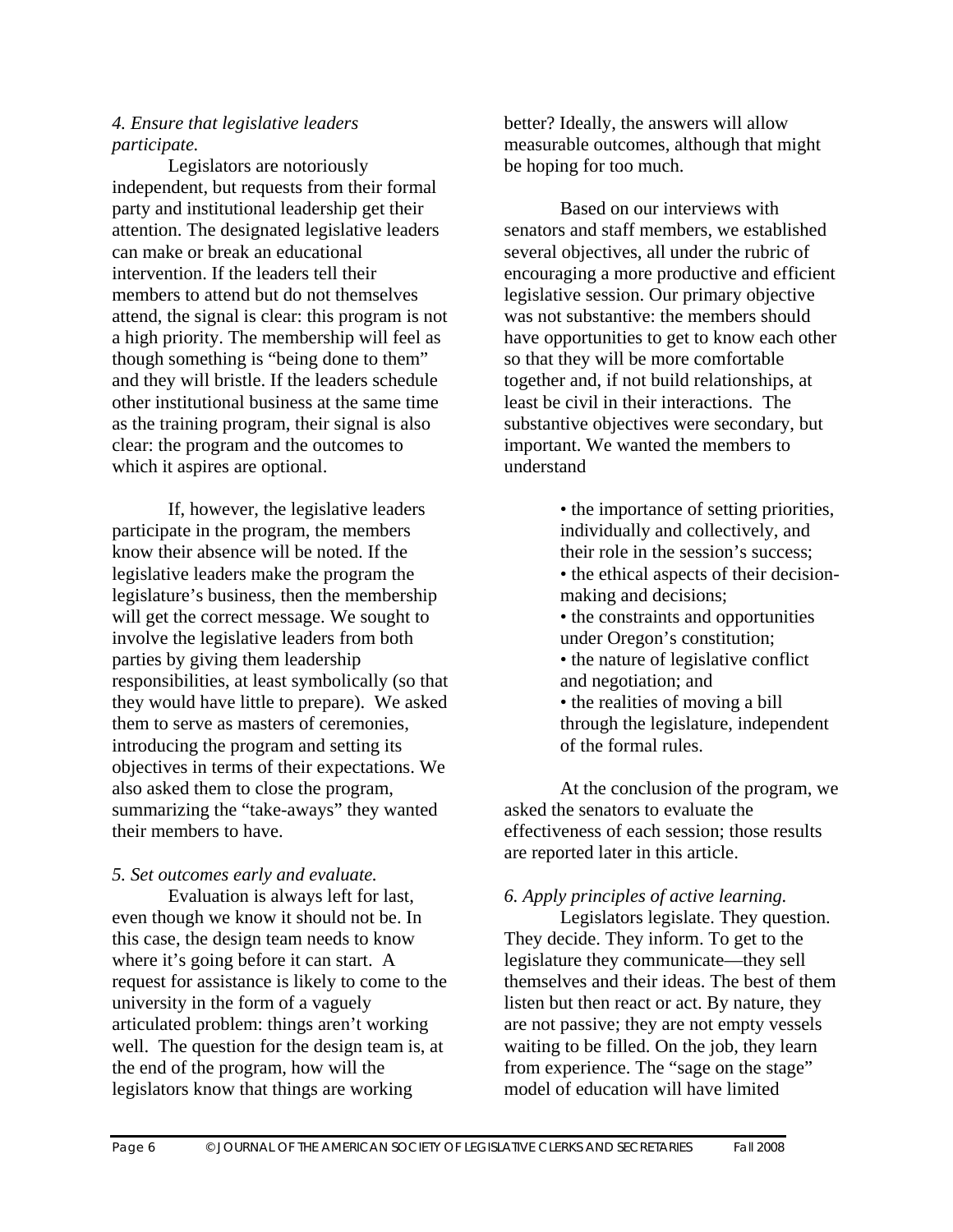efficacy for them. In executive education in general, and legislative leadership programs in particular, the audience wants to leave with something more than a feeling that they enjoyed the lecture. They want to do something with it. They want to use it, which is good, because, as a rule of thumb, the half-life of learning in a program like this is 10 days: if the participant isn't using what he or she learned, half of what was covered is lost every 10 days. The lesson, then, is to design the program so that participants learn by doing.

In our case, no matter what the learning objective, we strived to replace lectures with interactive exercises whenever possible. We included role-playing exercises, discussions led by senators, and discussions facilitated by instructors. Want legislators to understand the impact of the state's constitution on their proceedings? Create a game of constitutional *Jeopardy!,*  where law students design the questions and a professor of law plays the role of Alex Trebek. Want legislators to understand legislative-executive branch relationships? Use a concise case from the Electronic Hallway or the Kennedy School Case collection. Want legislators to conduct hearings productively? Cull existing audio or videotapes of past hearings for examples of appropriate and inappropriate behavior, then ask the participants to critique them.

In fact, we did not have sufficient time or money to build the infrastructure for the more complex experiential exercises suggested above, even if we thought they might be more effective for learning. We substituted simpler ones. In a few cases, like the matter of constitutional constraints, we asked a recognized expert and law school faculty member who had been an Oregon Supreme Court judge to lecture. We found that the senators appreciated a

speaker's or panelists' clear presentation of nuts-and-bolts information if the information was presented clearly and the senators felt that they could ask questions as the presentation went along. Examples of topics that matter to senators and can be covered this way include:

- the state budget process
- state ethics guidelines
- public records retention law
- legislative rules and procedures
- the relationship of the legislature role to that of state agencies
- the development of fiscal impact statements.

If a topic is likely to generate many questions on the part of the senators, including a knowledgeable moderator in the session helps.

Occasionally, our liaison felt the senators would be uncomfortable with an exercise we proposed and we relied upon her judgment. In all cases, we provided takeaways in the form of condensed, concise readings and materials. No matter what the topic, we related it to the decisions legislators face every day.

#### *7. Use instructors with street credibility.*

Among legislators, academics certainly have credibility by virtue of their subject matter and teaching expertise, but those who have actually lived in the world of the legislature have greater credibility. Like the business person who solicits advice only from someone who has had to meet a budget or hire and fire people, legislators will engage better with someone who has walked in their shoes rather than only studied them. Former legislators, judges, lobbyists, staffers: these experts have street credibility. The more they can be employed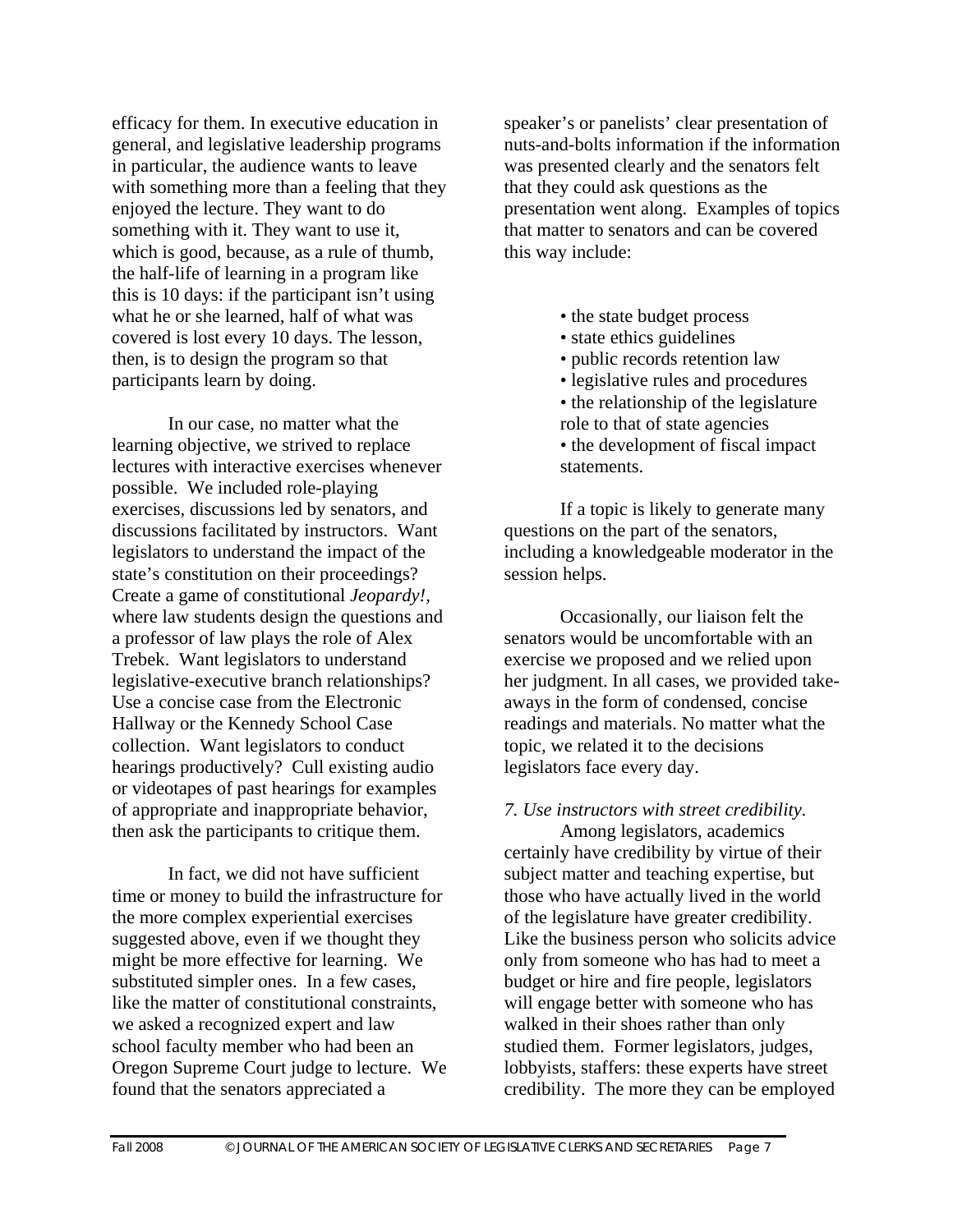in the educational process, the greater the likelihood that the message will be received, accepted, and internalized. The caveat here is to attend to politics, especially partisanship. Anyone in government with the sort of expertise that could contribute to an executive education program will have a past, and that past might interfere with the acceptance of the message. Candidates must be vetted. The best candidates will be seen as people who will engage in a good, fair fight and then go out for a drink afterwards, who are knowledgeable, who have fallen on the sword a time or two in the interests of the institution, and who will tell it like it is. In our Senate Leadership Institute instructor line-up, we drew on practitioners and faculty. All potential participants were reviewed and approved by our Senate liaison who, in turn, had checked with key senators before issuing an approval. In one case, for example, a person who was a private consultant specializing in dispute resolution, but had been a faculty member and a state representative, made his participation as an instructor conditional upon approval by our liaison because he had once served in the House with several of the current senators. He was approved. We also used a former justice of the state's Supreme Court, the head of the state's ethics commission, and several former legislators now serving as lobbyists or directors of state agencies. As one participant put it in an evaluation, "For me it was historical to have had three former legislators who were also very powerful give insight and feedback."

#### *8. Hold the program off-site.*

The idea is to create an environment conducive to reflection and learning. Removing participants from the site of their day-to-day business encourages them to focus on the way they conduct their business. It also encourages the participants to engage in the sort of informal exchangebetween formal sessions of the programs in which considerable learning takes place. Of course, in the era of cell phones, wireless laptops, and Blackberries, physical distance will no longer guarantee a program free from interruptions and distractions—another reason to emphasize active learning, because it requires participants to focus on the issues at hand, lest they show disrespect to their colleagues. Had we held the program in a legislative facility, we could have made it work, but the psychology of some physical distance helps.

We held the Senate Leadership Institute on our university campus. The physical separation was more of a psychological than a physical barrier and was essentially symbolic. Still, in politics, symbolism is important and is understood by the players. Using our facilities also helped to keep expenses low and to avoid the appearance of boondoggle. Furthermore, this gave us access to the infrastructure of education: appropriately lit rooms with comfortable and moveable seating, audiovisual equipment, white boards, projectors, and so on. Although other venues can reproduce the equipment, they do not provide the ivy on the walls that says, "this is a place of learning, so…learn."

A related and important issue has to do with the role of the media. Should the program be open to reporters? Do state sunshine laws require that reporters have access? Should reporters be invited? On one hand, having reporters observe, if not engage in, an exercise with legislators to see them as human, professional, and cooperative, has its merits. On the other hand, having reporters present invariably puts a chill in a room where you are asking participants for candor in examining, critiquing, and improving their decisionmaking, and asking participants to engage in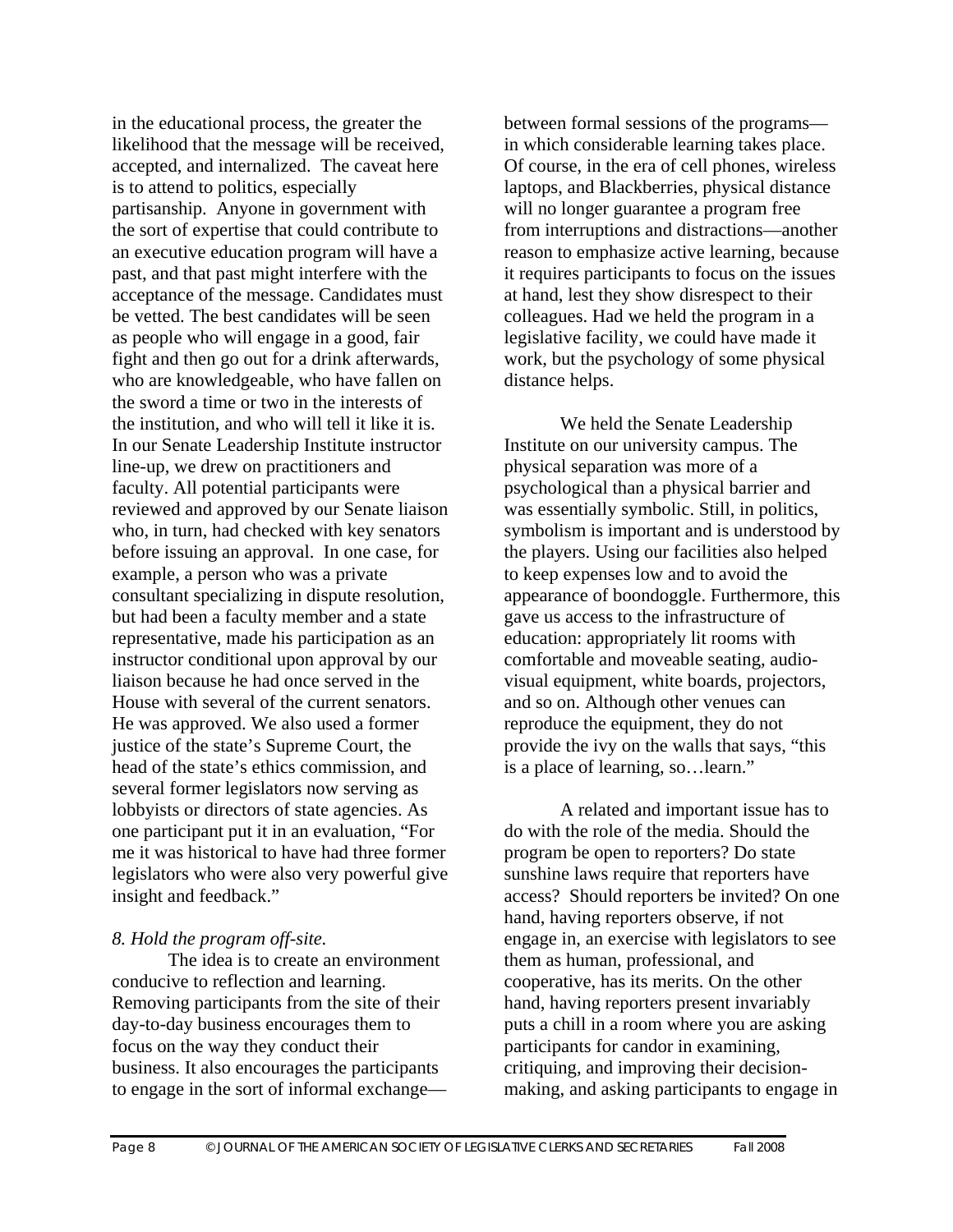experiential, active learning exercises in which, by definition, they learn by making mistakes.

For the Senate Leadership Institute, the president of the senate listed the activity as the business of the Senate for the two days involved and posted that on the public calendar with its location. We did not invite reporters. If any chose to attend, we planned to advise them that senators were speaking off the record and not for attribution, but, of course, that's not enforceable. As it happened, no one from the media attended.

*9. Use the senators' time efficiently.* 

Time and timing matter. Getting legislators away from their jobs for any significant period of time is an accomplishment. We began planning a three-day program off-site that would allow participants to work together in the evenings. That ideal quickly met reality, and our liaison disavowed us of it.

If the program takes place well before the session begins, participants may be able to focus on the subject because their legislative duties have not begun, but they may forget much of what they learned by the time the session begins. If the program takes place well into the session, they may not be able to separate themselves from their duties; indeed, they likely will not participate. Keeping these things in mind, we ran the Senate Leadership Institute during the second and third days of the legislative session. (See the appendix for an outline of the agenda.) The pomp and circumstance of the opening day before had everyone in the mood to think broadly about what the session might accomplish. And legislative duties were imminent but not yet distracting.

*10. Obtain independent financial support.* 

Many practitioners will contribute their time to a program like this. Some will do it out of the goodness of their hearts. Some will do it as a way to market themselves and help build relationships with the legislators. Some will do it for the fun of it. Some will do it because helping legislators understand a particular topic will make their own jobs easier. Faculty may contribute their time as part of their service obligations. Compensation helps, however. With food, facilities, and materials, if not instructors, you get what you pay for.

The university might be willing to support the program in the public interest. It is also possible to solicit support in the form of sponsorships from large lobbying organizations. The specter of conflict of interest, perceived if not real, hangs over both of these sources, perhaps more so for the lobbying organizations. Even if the funds from lobbying organizations are given through the university, if there is any sort of quid pro quo—like allowing representatives of their organizations to participate—the taint exists. Legislators live in a fishbowl, and everything they do, especially when it entails an expenditure of money, has to appear benign in the public's mind—not only in the way the public might read a headline, but in the way a conservative or liberal commentator might "spin" the story.

The ideal solution is to identify a private foundation or good government organization willing to provide sufficient resources to underwrite the program. These organizations have agendas, too, but they generally command broad public support. The Ford Family Foundation, an Oregonbased organization, provided a \$10,000 Leadership Assistance Grant to our university for the Senate Leadership Institute. The foundation's mission is to help individuals be contributing and successful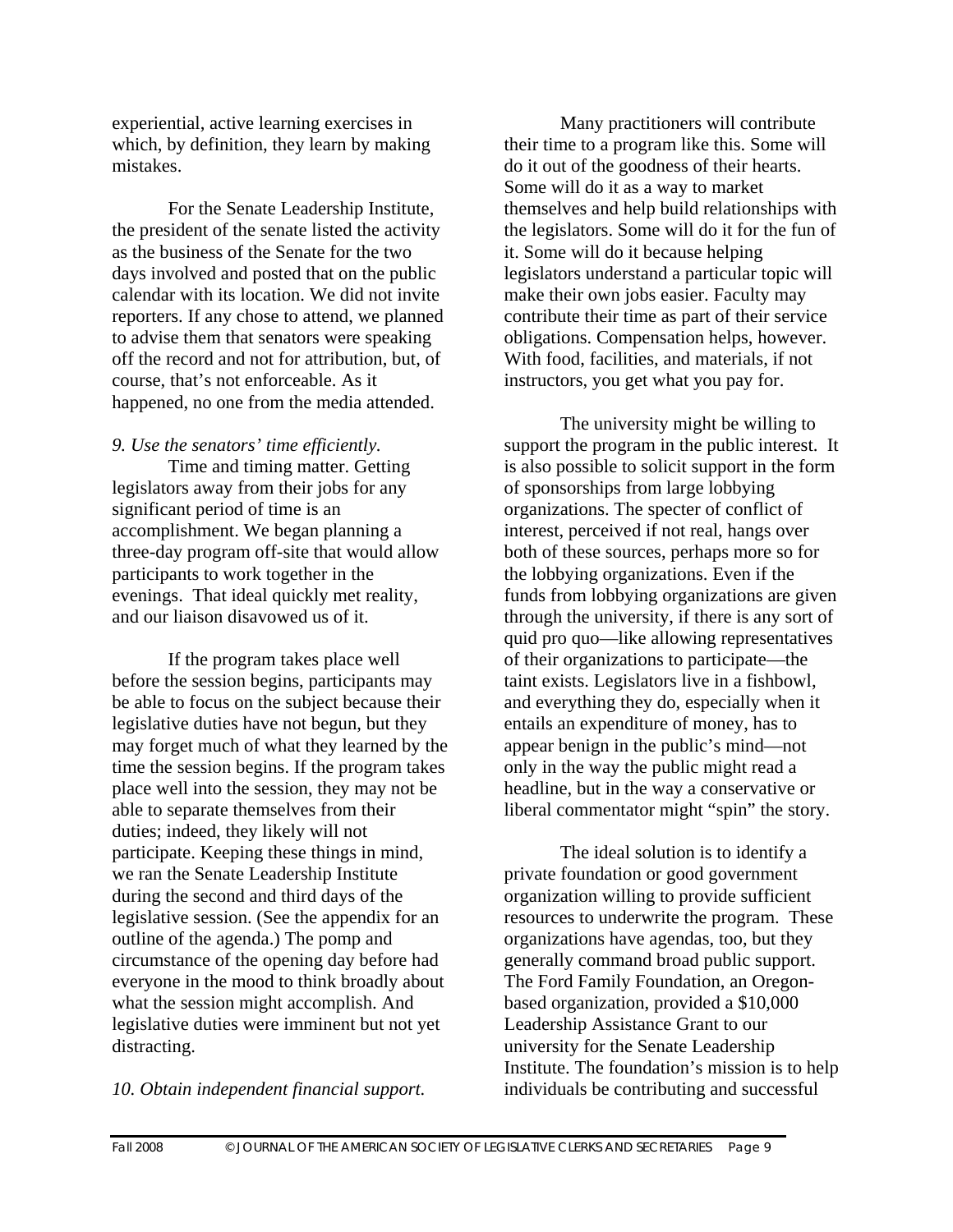citizens through organized learning opportunities and to enhance the vitality of rural communities in Oregon and Siskiyou County, California. The values of its founders guide the Foundation in performing its responsibilities:

> • Integrity—promoting and acknowledging principled behavior.

• Stewardship—responsibility to give back and accountability for resources and results.

• Respect—valuing all individuals.

• Independence—encouraging selfreliance and initiative.

• Community—working together for positive change.

Had we not received support from the foundation, the university could have provided funding, albeit less, through its Public Policy Research Center. None of the substantive programming would have changed, but we could not have offered as many supportive amenities or honoraria for the instructors.

#### Five Lessons on Content

The content of an educational program will in large measure depend upon the context-specific needs of the legislators. Some lessons, however, are generalizable. An overarching lesson is that unprogrammed interactions are as important as the programming itself. Informal exchanges help the participants know each other as people, the grease that allows the wheels of any organization to turn. As in a traditional classroom setting, a measure of the success of the formal program is the extent to which it stimulates participants to continue talking about the subject during breaks and meals. Especially in short-term, intensive executive education programs, scheduling breaks, meals, and social opportunities—including instructors should be an explicit part of the plan.<sup>1</sup>

Furthermore, learning exercises wherein legislators work jointly to solve problems unrelated to the specific policy disagreements of the session teach them that they can work with each other. These noncognitive experiences may, at the end of the day, be the most valuable ones.

#### *1. Focus on basics and process.*

To find substance behind the vaguely expressed desire for an educational program, we listened. We heard that legislators needed a sense of policy priorities and, with that, a sense of focus toward which they could channel their limited time and resources. Some have pursued political agendas at the expense of the institution; for example, at each session a set of proposals would make it to enactment, but their sponsors knew the governor would veto them or the courts would declare them unconstitutional. We became aware of a sense that some legislators were not treating each other or their constituents with the decorum and civility sufficient to sustain productive conflict resolution. Some legislators, especially the newest ones, did not understand the nuts and bolts of how bills become laws—what is required to get a bill through their own chamber, as well as through the other chamber—and not just the legal requirements, but also the political mechanics. We also became aware of a concern that some legislators were insensitive to perceived conflicts of interest, undermining the public's confidence in the institution.

From time to time, a legislator might try to direct the agenda of the educational program toward an objective near and dear to that legislator's heart, whether in terms of institutional behavior or a specific policy outcome. For example, one senator wanted us to teach economics. This kind of request appeals to a faculty member's basic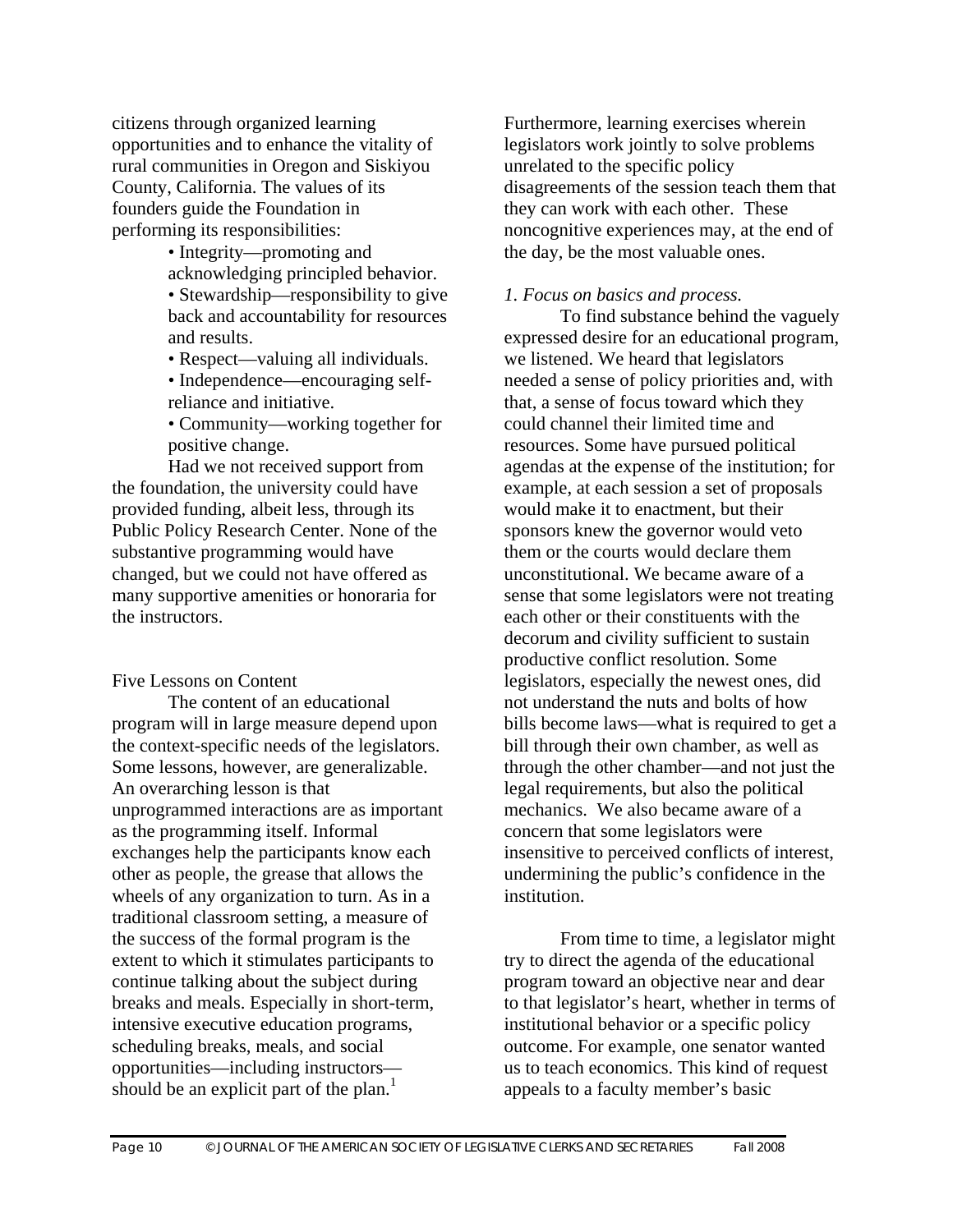instincts: if decision-makers better understood the faculty member's discipline, policies would be better. And, of course, they would be.

This approach to designing an executive education program about leadership is risky, however. Unless demand for this subject is widely expressed, it hijacks the program for the policy agenda of a subset of the legislators, such as those who feel economic development or transportation investments should be priorities. Teaching learning theory might generate better policies on education; teaching epidemiology could inform public health policy. Unless consensus exists on the need for substantive programming about a particular subject, this approach will alienate legislators who have different policy agendas.

In designing a program such as this, one must decide what one cannot do. Teaching economics or psychology or learning theory in 90 minutes or three hours is not feasible. If legislators want to understand a subject better, they hold hearings, they read papers, and they talk to committee staff members. For the purposes of an educational intervention designed to help members of a political institution be more efficient and effective, focus on process.

Finally, the program has to remain fresh and add value, session after session, for seasoned and returning senators. This can be accomplished by adding new topics and activities in each Institute, discarding less popular or less effective sessions and updating others. For example, have at least one interactive exercise on a public policy problem that is likely to emerge as an important theme during the upcoming legislative session. In our 2005 Institute, an

exercise incorporated funding for K-12 education; in our 2007 Institute, an exercise incorporated the creation of a state rainy-day fund.

#### *2. Incorporate public policy problems indirectly.*

While the purpose of the program is not to resolve particular public policy issues, it can capitalize on the legislators' energy and enthusiasm for addressing them. The challenge is to frame the educational exercises so that the legislators do not engage in political debate so much as learn to debate productively. The underlying principle for accomplishing this is to separate the legislators from the issues in place or time so that they do not see themselves as accountable. Separating them in place means, for example, putting state legislators in the role of addressing the issues at a federal level, or asking them to role-play advisers to legislators in a different state. Separating them in time means asking them to address the issue as it might arise 10 years in the future or putting them in a hypothetical situation in which they are looking back in time on the issue.

For example, among our objectives were 1) to help the senators understand the importance of creating an institutional agenda with priorities that would give individual senators focus during their session, and 2) to help them understand the importance of institutional rules and procedures, informal and formal, to keep them moving ahead. After talking with colleagues at other universities, we used an exercise designed by Professor David Harrison from the Evans School of Public Affairs at the University of Washington. Called "The Commission," the exercise has been used successfully for many years with many groups of executives and leaders. Professor Harrison, joined by former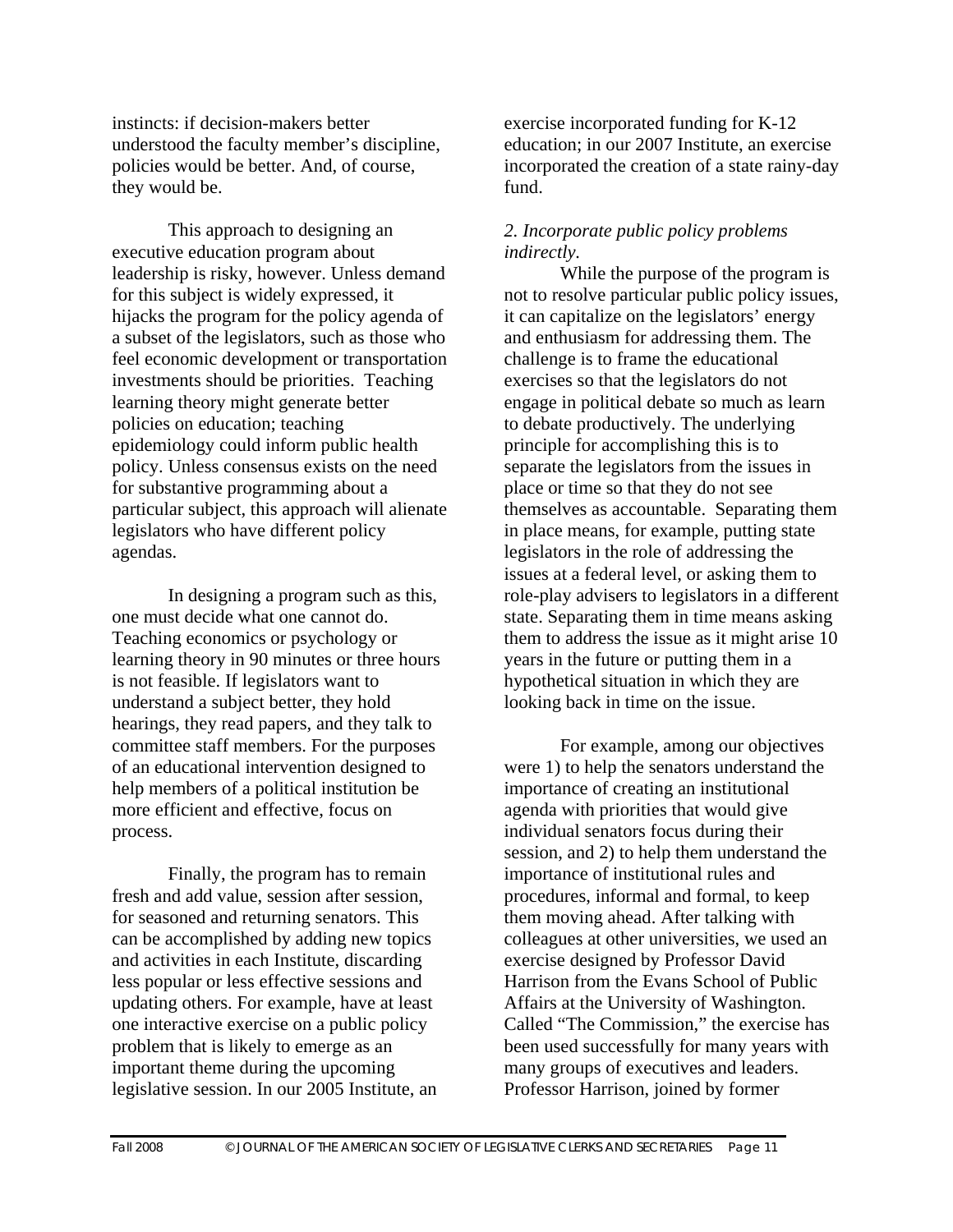legislators now serving as directors of state agencies, presented themselves as a federal commission working in the year 2014 charged with studying the successes of state legislatures in the past. In this scenario, the commissioners are visiting Oregon to learn how the 2005 state legislature did such a masterful job of dealing with public policy issues of the day. Participants are broken into smaller groups of five to six, asked to identify the key issues of the day and the ways in which their body managed themselves so that the public perceived them to be remarkably successful. Each small group testified before the Commissioners, who asked questions and then summarized their findings.

This was the first exercise in the program, immediately following welcoming remarks from the leaders of each party. By asking the participants to go to work immediately, we intended to send several messages: 1) this is your program, not ours; 2) what you get out of it will depend on what you put into it; and 3) you're going to have fun learning or we'll die trying. For the first 10 to 15 minutes, we observed the members settling into the role-play, some more comfortably than others. As the breakout groups dug into their assignments, we could see interpersonal and political dynamics at play, a certain amount of posturing and pontificating, and kidding, both gentle and sharp. Because we assigned one member of each group to be responsible for keeping it on task and kept the groups small enough that a nonparticipant would have to be drawn in, they soon fell into animated discussions and began thinking seriously about priorities and procedures designed to accomplish them. One of the things they discovered in this exercise was how much they had in common, despite their political and personal differences. *3. Discuss civility.* 

People working in close proximity as legislators invariably behave in ways that, intentionally or not, deplete or promote the social capital of the body. Legislators probably do not discuss these behaviors in their institutions because they may see them as uncomfortably personal, because they simply do not take the time, or because they do not think their actions can change these behaviors. These are not just the inevitable *faux pas* committed by new members; they include the tolerated foibles of the senior members. The history of incivility in American electoral politics is long, albeit episodic, and perhaps inevitable; its appearance inside the legislative arena as an impediment to effective government is unavoidable but not unmanageable (Cooper, 2005; Uslaner, 1993; Rosenthal, 2004).

Putting these behaviors on the table for discussion has several benefits. First, people may be unaware of the impact that their behaviors are having on others. Simply identifying the behavior, if not the people who engage in them, can induce changes. Second, discussing these behaviors openly in an educational program gives the members license to discuss them after the program, whether to request that a colleague refrain from a certain behavior or to compliment a colleague for being helpful. Third, open discussion helps new members learn acceptable behaviors that they would otherwise have to absorb by observing behavior that is tolerated or encouraged around them.

In 2005, we wanted to use a standard team-building exercise in which members of a group create a basic list of rules for their team to follow (such as arriving at meetings prepared and on time) and then having the legislators signal their commitment to the rules and to enforcing them by signing a list of the rules. This asked too much of the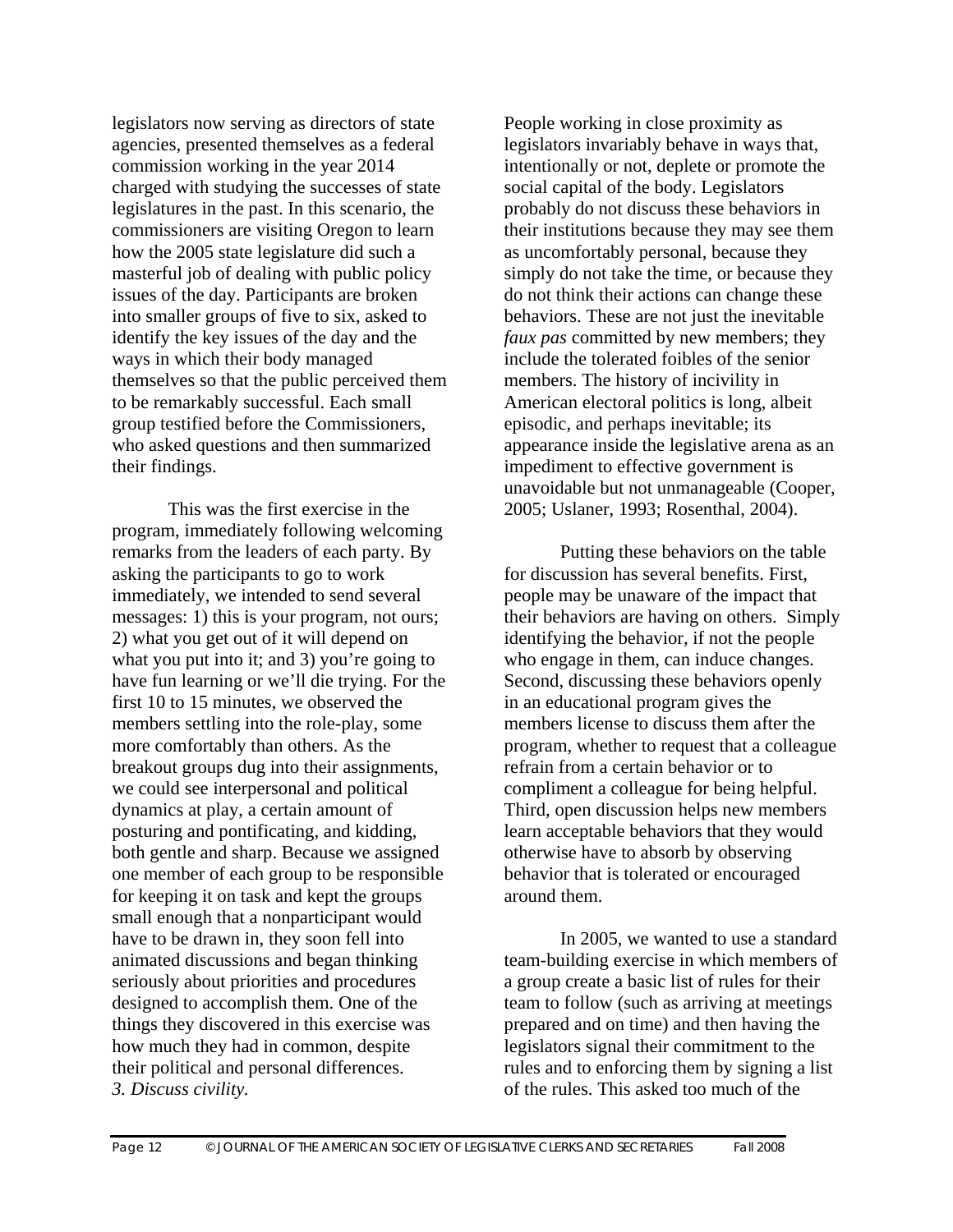senators. They were willing to identify and discuss, but not to sign. To be responsive, we chose again not to have an expert or a member of the Senate lecture on decorum, which could come across as formal and preaching. Instead, we stayed true to our commitment to active learning by designing a working lunch, setting an open, informal tone for a potentially uncomfortable topic. We relied on the senators to personalize the subject, to gently chide or encourage each other, and, thereby, to promote reciprocity.

We asked our liaison to the Senate to compile a list of behaviors that were either pet peeves of the senators or highly respected by them. For example, it bothered some senators that some members addressed each other respectfully during public hearings as Senator X or Senator Y but addressed members of the public giving testimony by their first name, such as Bob or Susan rather than by title, such as Commissioner or Director or by Mister, Ms., or Doctor. We distributed the list (Table 1) during lunch, and asked a senior senator who felt strongly about these behaviors to start a discussion by highlighting, illustrating, or adding to it, then inviting other members of the Senate to the podium to do the same.

We could not predict how the group would respond to the exercise. However, we trusted their natural proclivity to talk and critique. We hoped that the tone of engagement we set with the opening exercise in the program would induce them to participate in this one. We were rewarded with a steady stream of senators coming to the podium to tell stories, lots of heads nodding in agreement, and expressions of surprise and appreciation of the resulting candor.

In the 2007 Institute, we showed video clips from Senate floor sessions with examples of bothersome behaviors. The clips were of specific instances recalled by the senators organizing the discussion and involved situations in which the poor behavior was attributable to virtually the entire body so that no individual senator was singled out. This drove home the point while not stepping on any toes. One example involved senators on the floor failing to pay attention while courtesy introductions were being made—in this case, for the mother of a fallen Oregon soldier.

In their evaluations, the senators gave this session a median score of four out of five for usefulness. Their comments were along the lines of "Too many times we, as a group, take it for granted that we're on the floor and the cameras, because we don't see them, are not rolling." "It was great." "Spontaneity was the best. Wish it could have been longer." "Format prevented any one person from preaching." "Good ownership of issue and concerns on part of members. Open mike worked." Indeed, the respondents noted the credibility of the sessions were enhanced because they had been organized and moderated by senators who were considered paragons of good manners and politeness.

#### *4. Discuss ethics early and often.*

Discussing ethics with state legislators means discussing conflicts of interest, which are endemic in their work (Rosenthal, 1999). Because violations have become grist for the media mill, many states have strict and detailed laws, rules, and regulations that appear, at least on first inspection, to be more onerous than those imposed on businesses through Sarbanes-Oxley. The rules are often so detailed, however, that no one can easily master them and a well-intentioned state legislator can run afoul of them without realizing it. Whether they care about them or not—and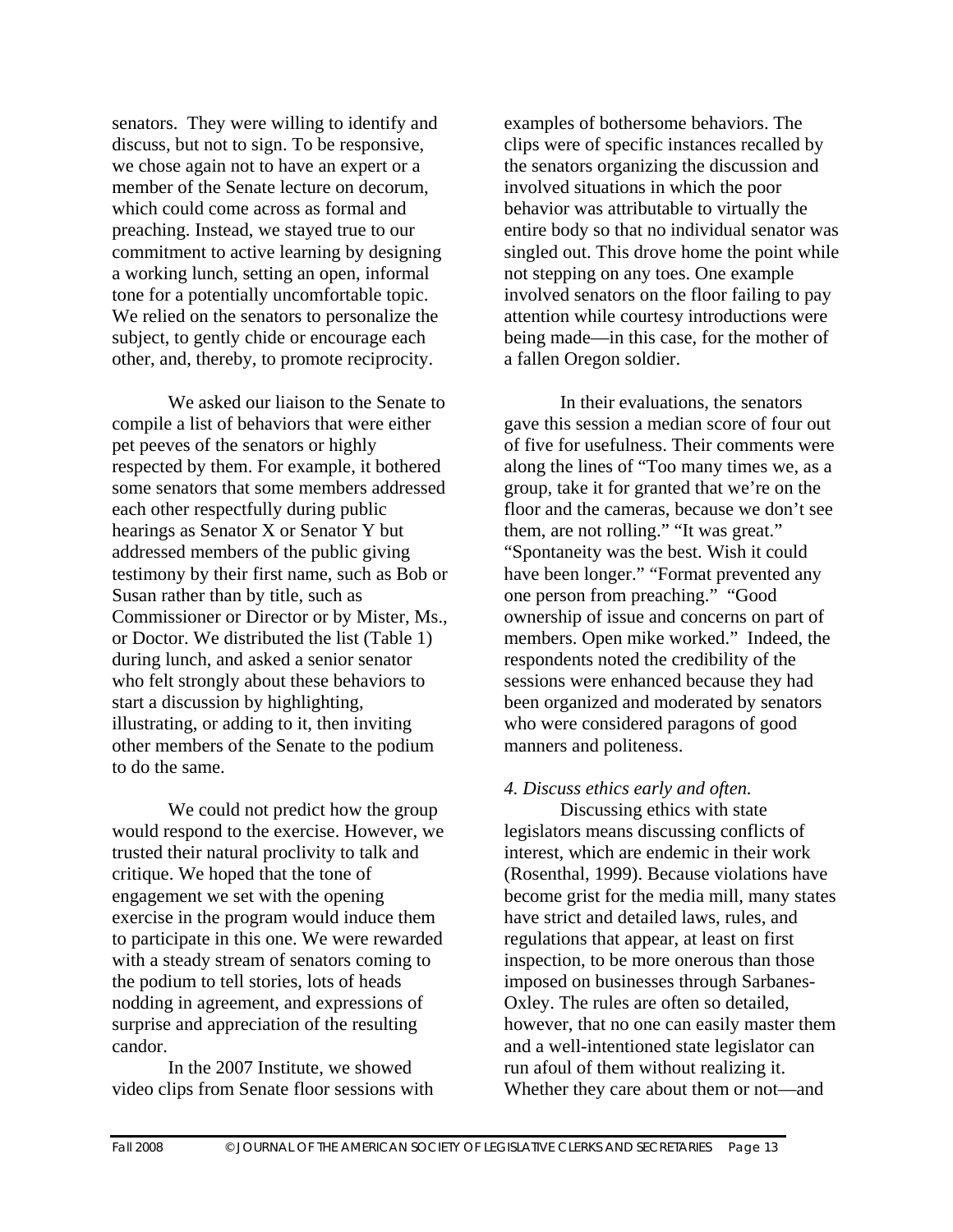most with whom we dealt take them quite seriously—legislators need to know about them. The consequences of failing them can be expulsion from office, a lost election, civil penalty, or worse. Thus, teaching state legislators about ethics is a challenge on many levels. One can hope to create a degree of sensitivity to ethical issues and to provide rules of thumb for dealing with them. However, not much can be done in an educational setting of limited duration to give a legislator the motivation to be ethical or to have the character to act ethically.

Our initial plan called for scheduling a discussion of ethics on the second day of the program, but we were soon encouraged by experts and senators alike to place it earlier. No one knew how many of the senators would return after the first day. The issue was seen as too important to leave for later. We opted for a two-pronged approach. First, we found in the literature a variety of short cases that could be the basis for discussion (Allison and Liebman, 1980). We also found that asking current or former senators privately for examples of ethically questionable actions generated more than we could use. For example,

> *You are a newly elected senator and practicing attorney. On behalf of a client of your law firm, you intend to introduce a bill to amend state land use regulations, permitting a real estate development that would not otherwise be allowed. You can draft the bill so as not to attract widespread opposition by using language such that the only beneficiary will be your client.*

Breaking the participants into groups of five to six, we asked each group to discuss a different scenario and to be prepared to report to the larger group on whether they identified an ethical problem, whether they desired more information to help resolve it, and what action they would recommend and why.

We preceded this 20-minute exercise with a 10-minute lecture about understanding ethical problems as conflicts of interest, and followed it with a 15-minute discussion to tease out principles for analyzing ethical issues in terms of rights, justice, or social utility. We also provided written material in the form of a primer on ethics that they could use later. Again, the scenarios were so real to members of the audience that we had to assure them that we had not knowingly prepared them with knowledge about any participant's behavior. Discussions were animated and, at times, intense, as the participants disagreed about whether situations of the sort illustrated here constituted unethical behavior or the responsibilities of the job.

Second, the case discussion created more questions than answers, as it was intended to do, setting up a panel of authorities who provided more answers than questions about Oregon's ethics laws. The panel included the president of the Senate, the director of the state's ethics commission, and a deputy legislative counsel. These presenters clearly had street credibility. The members paid rapt attention and asked incisive questions. Had members of the media been present, perhaps participation would not have been so widespread and candid.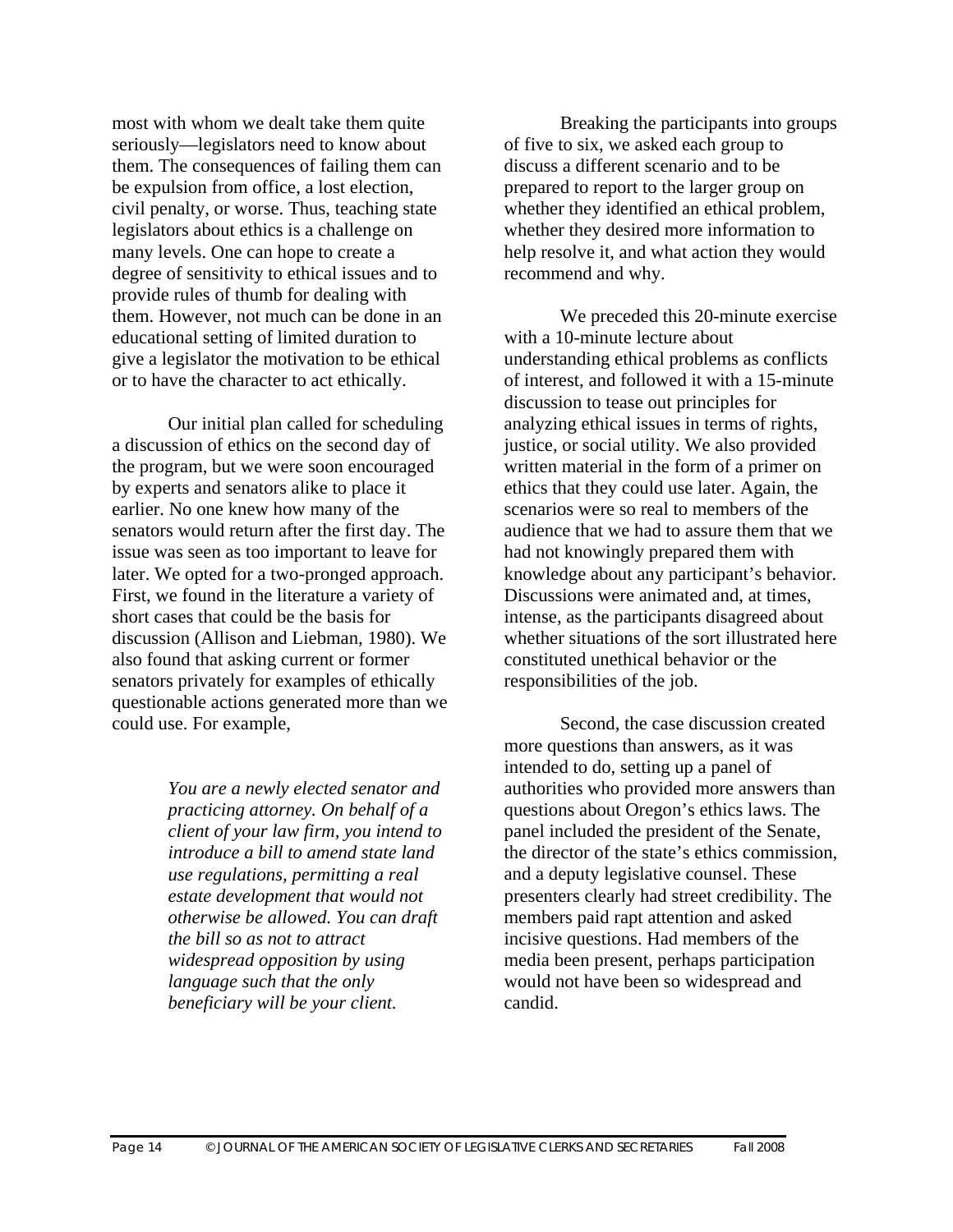The senators perceived this to be one of the most useful parts of the program, giving it a median score of five out of five on their evaluations. The senators made suggestions about how to make it even more productive and concrete. Typical comments in their evaluations were: "I thought this was

the most thought-provoking session." "Extremely important to look at real situations and to ask questions." "Great information. Good panel. Could have been longer. Could have gone into public records more. Very good fact situations."

| <b>Bad Behaviors</b>                                                                                | Good Behaviors                                                                                       |
|-----------------------------------------------------------------------------------------------------|------------------------------------------------------------------------------------------------------|
| Chewing gum or candy while trying to talk.                                                          | Committee chair explaining process to public.                                                        |
|                                                                                                     |                                                                                                      |
| Unwrapping candy very loudly right in front of                                                      | Members explaining when they leave the committee                                                     |
| microphone.                                                                                         | that they have another meeting, etc.                                                                 |
| Committee members carrying on private                                                               | Committee chair laying out process of allowing those                                                 |
| conversations with each other while someone is<br>testifying.                                       | who travel the farthest to testify first.                                                            |
| Abruptly leaving a committee meeting without                                                        | During controversial meeting, committee chair                                                        |
| explanation.                                                                                        | setting limits on testimony to give everyone a                                                       |
|                                                                                                     | chance to make their views known and enforces                                                        |
|                                                                                                     | limits.                                                                                              |
| Dressing inappropriately.                                                                           | Dressing appropriately and giving attention to the                                                   |
|                                                                                                     | witness.                                                                                             |
| Showing up late and being disruptive (e.g., asking a                                                | Committee members excusing themselves for                                                            |
| question that has already been asked and wasting<br>the committee's and witness' time).             | private conversations just outside the hearing room,<br>so staff does not have to hunt them down for |
|                                                                                                     | committee actions.                                                                                   |
| Slumping in chair, yawning, staring with mouth open.                                                | Committee members taking responsibility for their                                                    |
|                                                                                                     | own committee materials, i.e., bringing their info to                                                |
|                                                                                                     | the meeting and taking it with them when they leave.                                                 |
|                                                                                                     |                                                                                                      |
| Reading unrelated material during committee<br>meeting and not paying attention.                    | Listening to the debate of other committee members<br>and public testimony.                          |
|                                                                                                     |                                                                                                      |
| Using cell phones and electronic devices while                                                      | Always being aware that you are on camera!                                                           |
| meeting is going on.                                                                                | (Microphones are extremely sensitive, even to a                                                      |
|                                                                                                     | whisper.)                                                                                            |
|                                                                                                     |                                                                                                      |
| Not taking the hint that the committee needs to<br>move on with current agenda.                     | Committee members being aware of their body<br>language.                                             |
|                                                                                                     |                                                                                                      |
| Committee member is conducting business of one                                                      |                                                                                                      |
| committee (of which he/she is chair) while                                                          |                                                                                                      |
| participating in another committee.                                                                 |                                                                                                      |
|                                                                                                     |                                                                                                      |
| Scheduling other meetings on top of regular<br>committee meetings and requesting staff to interrupt |                                                                                                      |
| and take them out.                                                                                  |                                                                                                      |
|                                                                                                     |                                                                                                      |
| Impugning the integrity of another member.                                                          |                                                                                                      |

Table 1.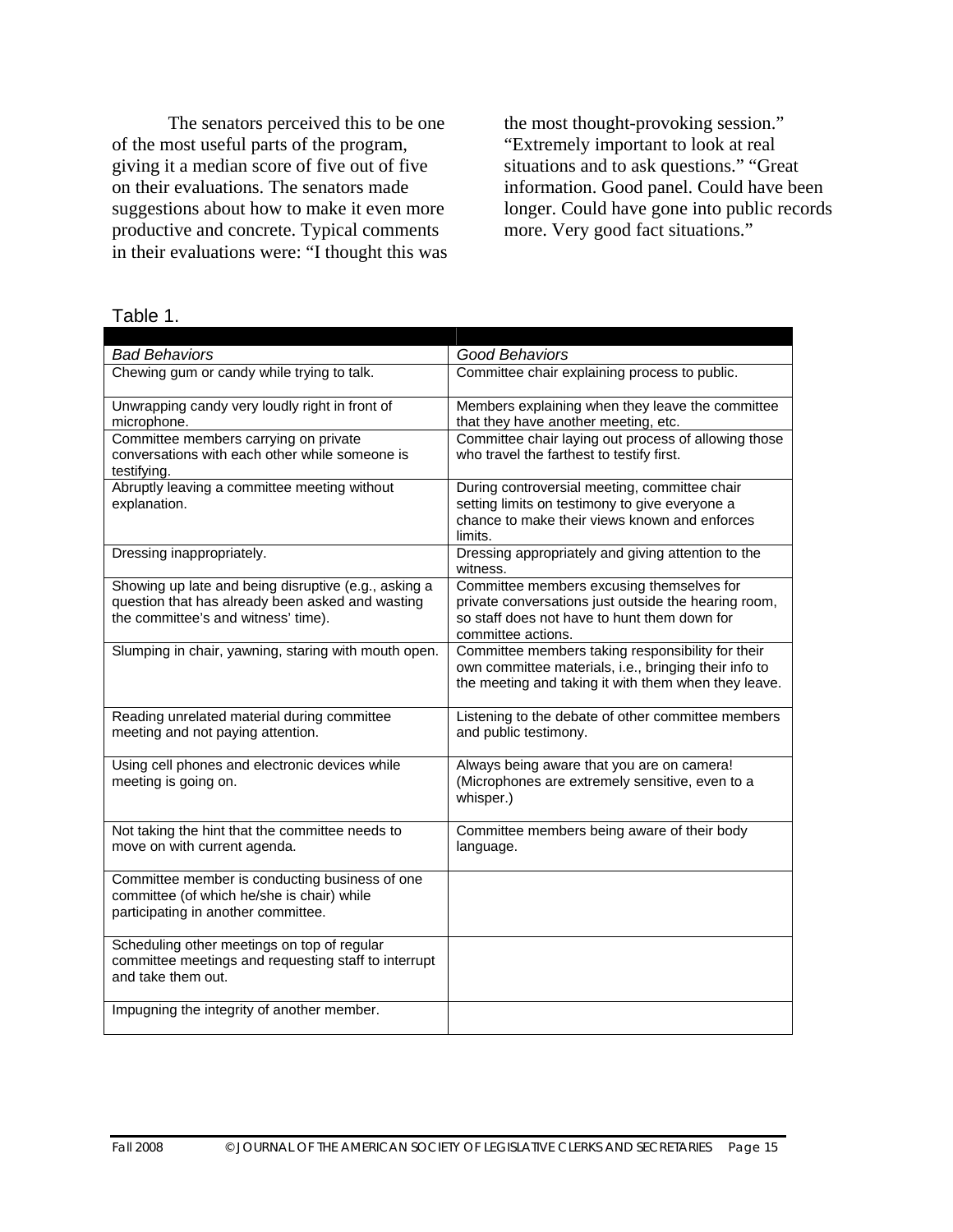### *5. Treat conflict resolution as a skill.*

To legislate is to resolve conflict, because any government action invariably creates winners and losers (Baron, 2005). Whether drawing on game theory and economics or psychology, conflict resolution is now a well-regarded area of scholarship, complete with practical tools. Even legislators with reputations as excellent negotiators, coalition builders, and mediators can benefit from a structured exposure to the topic.

Recognizing the diversity of decision-making styles that underlie conflict—independent of substantive disagreements—is one of the first tools. In 2005, this was covered with a one-hour lecture and discussion. An alternative, which would require at least 50 percent more time, would be to administer one of several available instruments on decision-making style to the individuals and then to analyze their meaning and distribution within the group. Our liaison warned us away from this approach because legislators are inundated with and skeptical of anything that looks like a survey or questionnaire.

Next, a former state representative and consultant/trainer on negotiation (with an excellent sense of humor) spent almost two hours with the senators, creating a collective learning experience in which the senators and presenter empathized with each other. This session cut past the theory and went straight to practical skills, using the terms of art that legislators know. In such a short period of time, one can only hope to convey two to three points. That is true of almost every topic in the program, but if the points are well chosen, the time is well spent.

In 2007, we repeated the session on negotiation but supplemented it with an interactive unit on interpersonal

communications, taught by two consultants who had retired from the faculty of the University of Oregon. The senators clearly understood the value of the time they spent on both topics. They gave these sessions their highest evaluations. Their comments included: "Very useful discussion about things that are obvious but not. We engage in these behaviors without knowing it. [The instructor] gave me tools to think differently about the art of negotiation." "I found this and the last session on personality traits to be the most valuable. Anything that gets us talking and learning about each other." Other topics that might be worth addressing in similar interactive exercises include dealing with difficult people, developing working relationships in building coalitions, structured brainstorming, or ethical decision-making.

#### Final Thoughts

Not everything went as planned. Despite continually cutting back, we probably tried to do too much in the day and a half allocated to the program. The senators appreciated the session on constitutional law but it was sufficiently complicated that the takeaways likely were minimal. The senators saw the session on how a bill really becomes a law as more entertaining than adding value.

That said, at least some senators in every session expressed the desire that more time be allotted to it. Members of the leadership wished their colleagues in the House had gone through the same program. One senator told his staff early on the first morning that he was going to make an appearance so the leadership would see him but he would return to the office in an hour; he not only stayed throughout the first day, he also returned for all of the second. We'll interpret that as the best testimony for the efficacy of the program.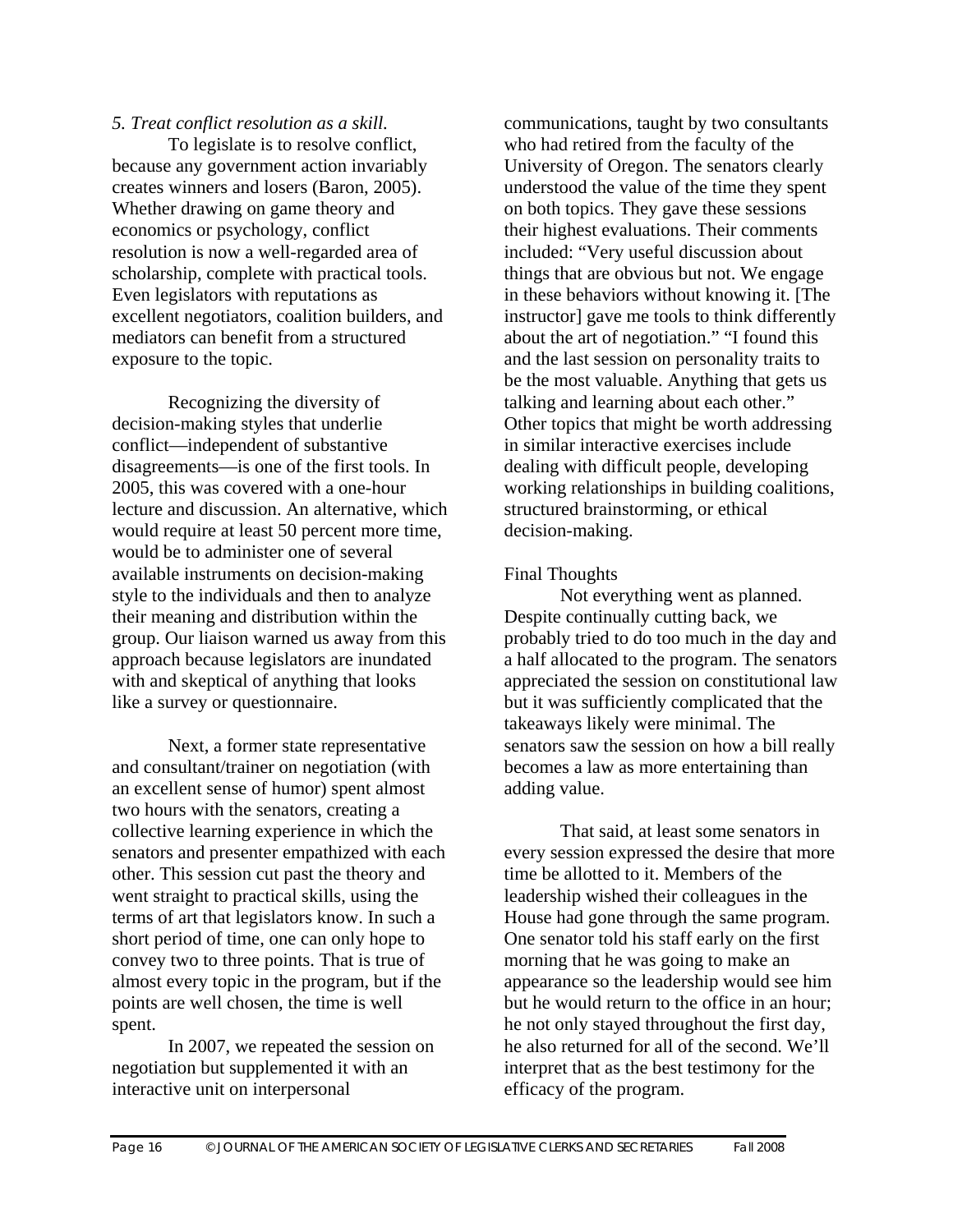Appendix: Schedule

Tuesday 8:30–8:45 A.M. Welcome and Overview University Senate Leadership Institute Program Managers Majority and Minority Party Senate Leaders

8:45–11:45 The National Commission on Legislative Excellence: Looking Back from the Future *Chair:* David Harrison, Evans School of Public Affairs, University of Washington, with three Oregon executive branch officials and former legislators as Commissioners

12– 1 Lunch—Group Discussion: Order, Respect, and Decorum *Facilitator:* Senator

1–1:45 Identifying Ethical Issues University Professor

1:45–2:45 Panel Discussion: Ethics Guidelines for the Oregon Senate *Panelists:*  President of the Senate Chair, Oregon Government Standards and Practices Commission Senior Deputy Legislative Counsel

3–4 Decision-Making and Learning Styles Director, Ford Institute for Community Building

4–5:30 Reception

**Wednesday** 8:45–9:45 Oregon's Constitution Professor, University School of Law

10–11:45 Effective Negotiation in the Legislative Arena Negotiation consultant and former state representative

12:00–1:15 Lunch—Panel Discussion: How a Bill Really Becomes a Law? Seasoned Senators' Insights into Effective Legislating

1:30–2 Wrap-Up Senate Majority and Minority Leaders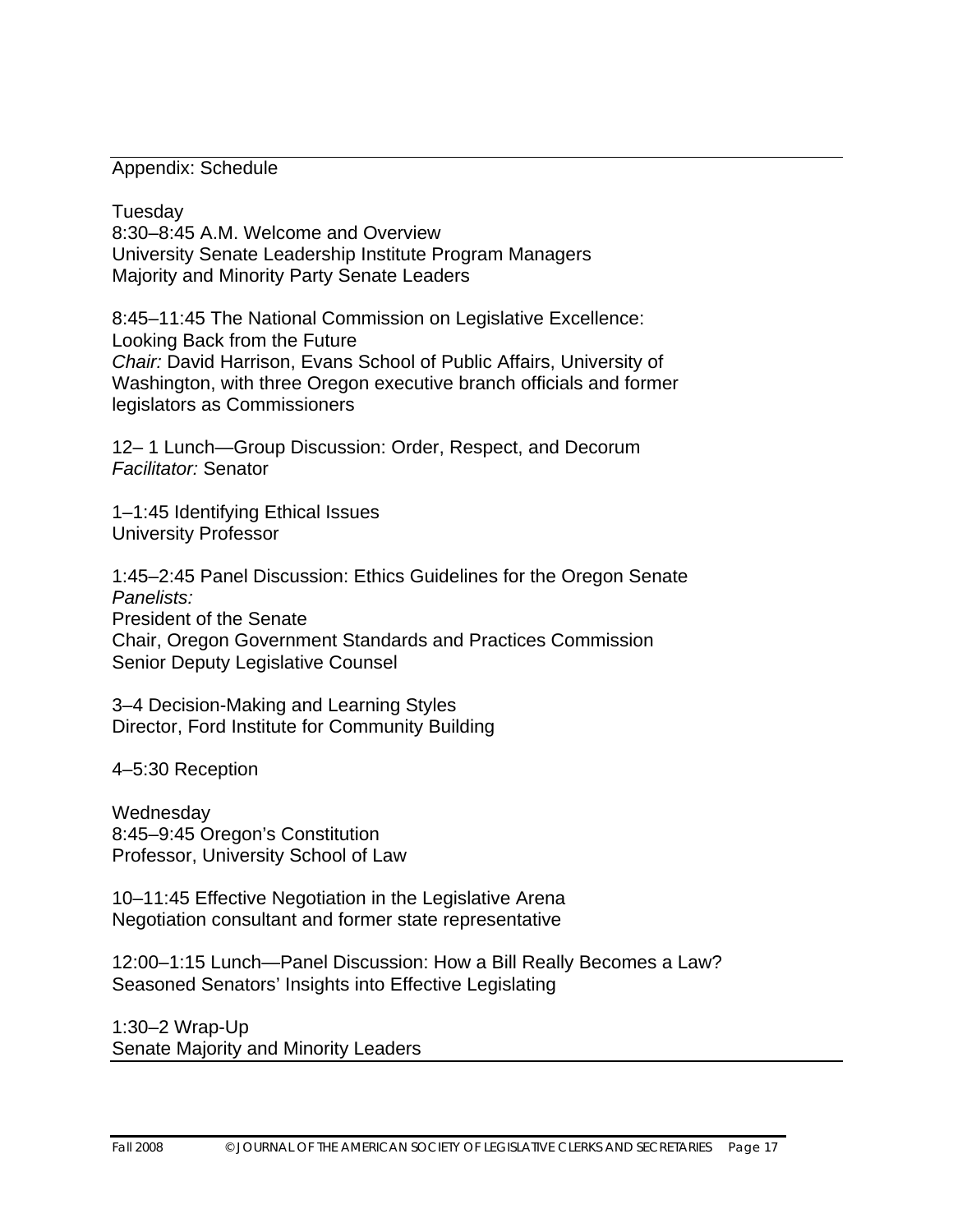#### References

Allison, Graham, and Lance Liebman. 1980. "Ethical Problems in Public Careers: Lying." Cambridge, Mass.: Harvard College, Kennedy School of Government Case Collection. Baron, David. 2005. *Business and Its Environment,* 3rd edition. CITY: Prentice-Hall. Cooper, Mary Lou. 2005. "Mind Your Manners." January, *State News* (17-23). Rosenthal, Alan. 1999. *The Ethics Process in State Legislatures.* Denver: National Conference of State Legislatures.

\_\_\_\_\_\_\_\_. 2004. *Heavy Lifting: The Job of the American Legislature.* Washington, D.C.: CQ Press. Uslaner, Eric. 1993. *The Decline of Comity in Congress.* Ann Arbor: University of Michigan Press.

Laura Leete recently joined the faculty of the Planning, Public Policy and Management department at the University of Oregon, after serving as the Fred H. Paulus Director of Public Policy Research at Willamette University. Leete has written and taught extensively on applied public policy topics relating to labor market institutions and social policy. She is recently the coauthor of a book published by the Russell Sage Foundation, *Staircases or Treadmill? Labor Market Intermediaries and Economic Opportunity in a Changing Economy (2007)* and has published in journals including the *Journal of Policy Analysis and Management, Journal of Labor Economics,* and *Journal of Economic Behavior and Organization.* She may be reached at [lleete@willamette.edu](mailto:lleete@willamette.edu).

Steven M. Maser is a professor of public management and public policy and director of the Executive Development Center at Willamette University's Atkinson Graduate School of Management. He has published articles on public policy, government regulation of business, and constitutional choice in journals such as the *American Journal of Political Science,* the *Journal of Politics,* the *Journal of Law and Economics,* the *Journal of Law, Economics, and Organization,* and the *Journal of Public Administration Research and Theory.* He may be reached at [smaser@willamette.edu](mailto:smaser@willamette.edu).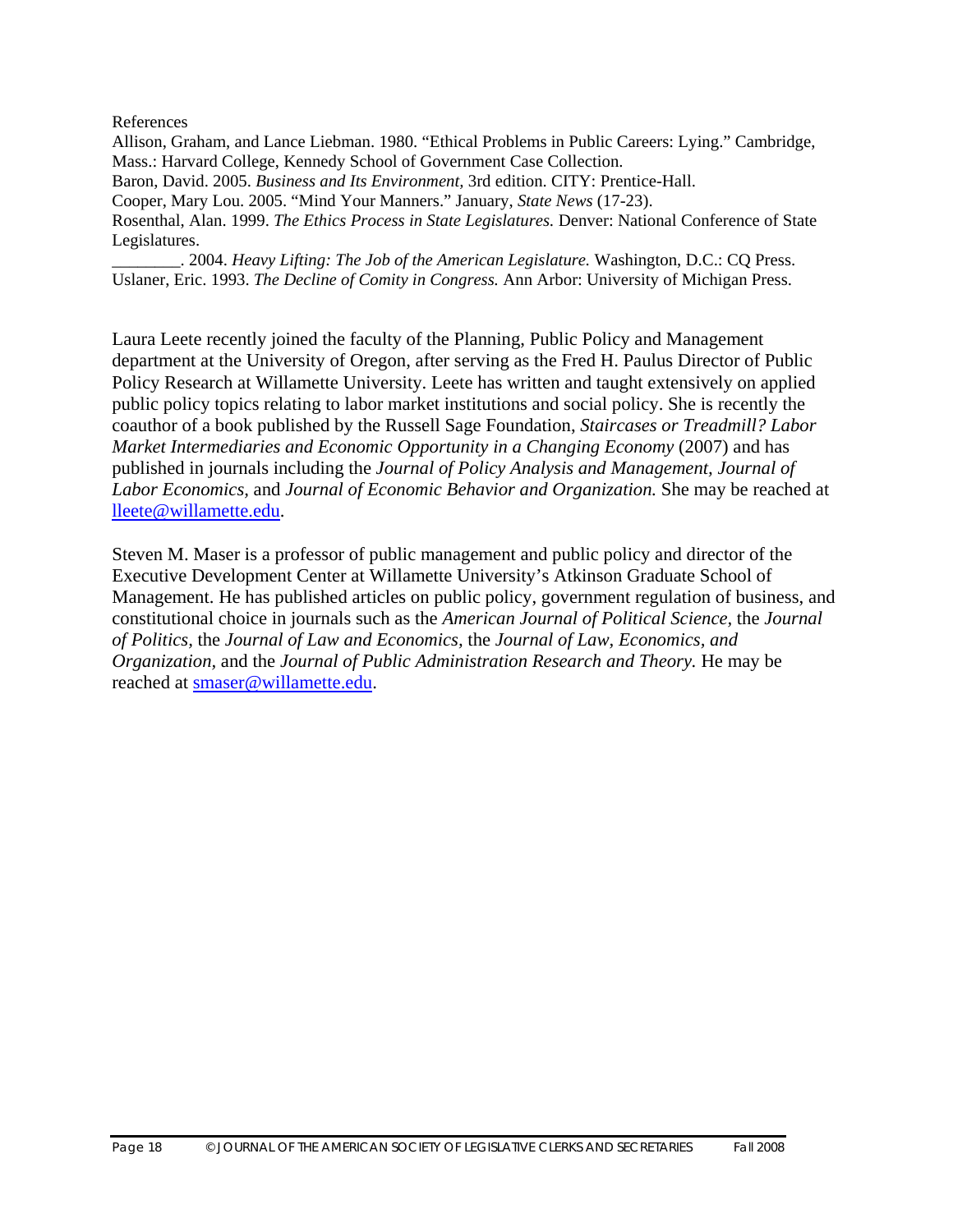*Previously printed in the Procedure Manual on Punishment of Members*, and *the Procedure Manual for the General Court.* 

# Removal by Address in Massachusetts and the Action of the Legislature on the Petition for the Removal of Mr. Justice Pierce.

by Norman Pidgeon

Casual conversation with a number of members of the bar, since the filing of the petition before the legislature for the removal of Mr. Justice Pierce, revealed the fact that many lawyers either did not know, or had forgotten, that the Massachusetts Constitution, ever since 1780, after providing in Chapter 3, that "All judicial officers duly appointed, commissioned and sworn shall hold their offices during good behavior,…" has contained in the same sentence the following provision: "provided nevertheless, the Governor, with consent of the Council, may remove them upon address of both houses of the legislature." Many lawyers appear to have thought that the proceeding against Mr. Justice Pierce was an impeachment proceeding. It is common for men to refer to Massachusetts judges as holding office "for life". This, of course, is not the fact and never has been the fact in Massachusetts. The tenure has always been "during good behavior". The reason for the insertion of that clause in the commissions of judges, by express direction of the constitution, is explained by the public controversy between General William Brattle and John Adams in 1773 (see Mass. Law Quarter. May, 1917, pages 397-398). In addition to the general provision for impeachment of public officers before the Senate, the special process of removal upon address was provided as applicable only to the judiciary.

This machinery for the recall of judges has, therefore, always been a part of the judicial system of Massachusetts. The process differs from impeachment in that it is a purely legislative proceeding in its nature. This fact was made clear in the statement by the committee prior to the opening of the recent proceedings on March  $28<sup>th</sup>$ , 1922 above referred to as follows:

"It should be borne in mind that this is a Committee regularly appointed through the adoption of a joint order by the General Court for the purpose of conducting a legislative hearing, and is not to be considered as a trial court exercising or attempting to exercise judicial functions." While following the general course of a judicial hearing the Committee, whenever occasion arose for decision on matters of detail, referred to the legislative character of the hearing and followed out its announced plan of exercising "its discretion as to the admission or rejection of any evidence that may be offered".

From time to time there have been vigorous criticisms directed at the process for removal by address and regrets were recently expressed in the press that the procedure had not been abolished as archaic and cumbersome at the time of the recent constitutional convention. On the other hand, the provision has always withstood the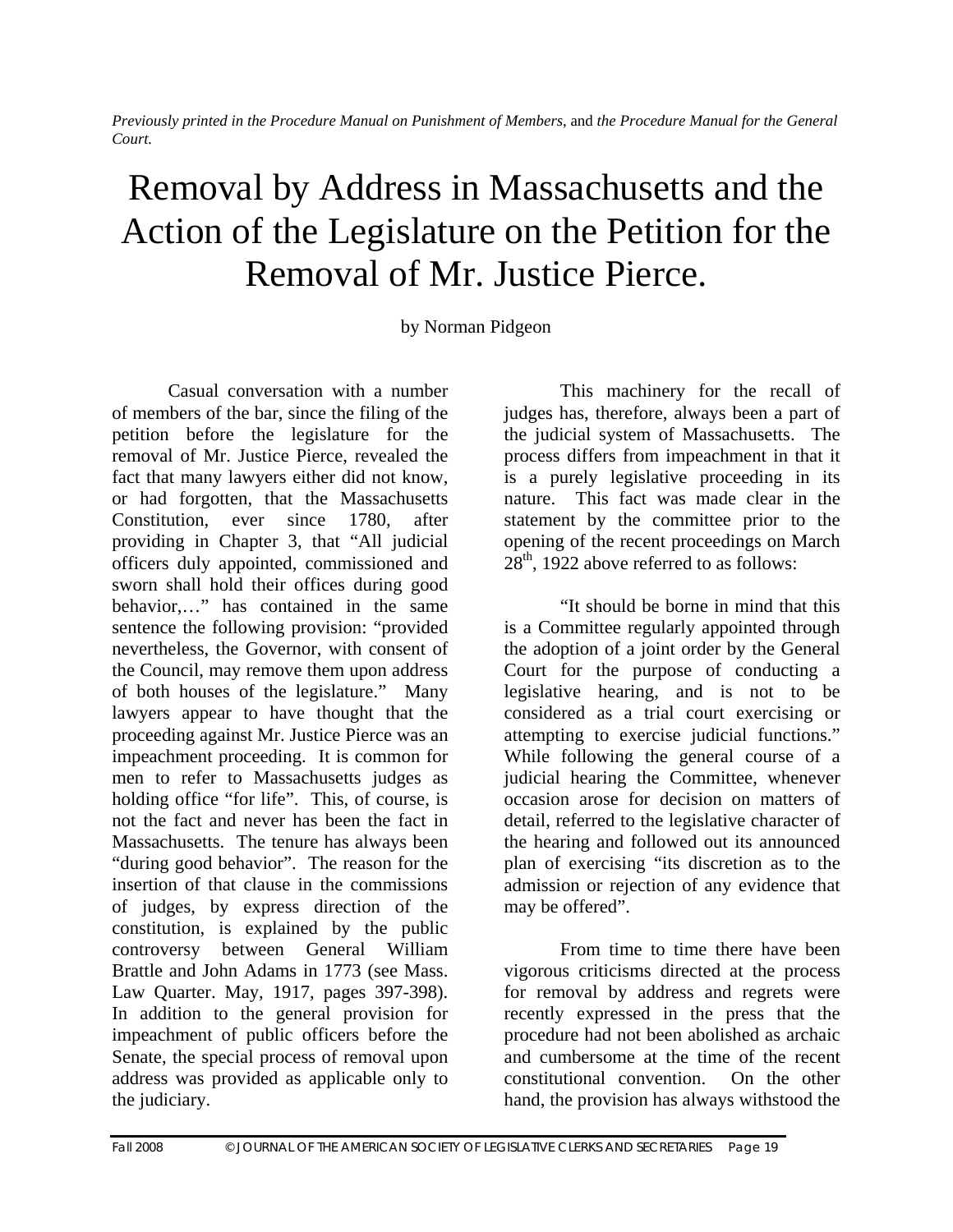attacks upon it and the manner in which the powers have been exercised by the legislature under it since 1780 has justified its continued existence and the support which Levi Lincoln gave to it in the debate of the constitutional convention of 1820.

Of course, as no reasons are required to be specified either by the legislature or by the executive for a removal by this procedure (which differs in this respect from an impeachment) the machinery offers possibilities of abuse. In Maine where there is a somewhat similar provision, it appears to have been abused in the case of Judge Woodbury Davis in 1856. In that case, Judge Davis, a recently appointed member of the Supreme Judicial Court of Maine, decided a question of law as to the conflicting rights of claimants to the office of sheriff. The disappointed claimant instead of taking the case to the full bench, got possession of the jail by force. Political feeling ran high. A petition for the removal of Judge Davis was filed with the legislature. Judge Davis had among his counsel Rufus Choate and Henry W. Paine of Massachusetts and the case created much attention. The legislature voted an address and the governor removed the judge accordingly. It was purely political removal because the majority of the legislature did not like the judge's view of the law and the governor removed him on grounds which, as quoted in the Law Reporter, showed an utter misconception of the relations between the different branches of the government and seemed to show also a mixture of personal pique because the judge had disagreed with the Governor as to his legal power in attempting to remove the old sheriff and appoint a new one. (Sec.19 Law Reporter, N.S., pp. 61-77.) The legislature thereupon abolished the position which Judge Davis held. The next year, the political complexion of the legislature changed, the

office was recreated, and Judge Davis was reappointed. Nothing more was heard of the matter. (Sec. 19 Law Reporter, N.S. 652.)

The history of the proceeding for removal in Massachusetts may be found in Bulletin No. 36 prepared by the Committee to Compile Information for the recent constitutional convention of 1917; in chapter IX of the Constitutional History of the Supreme Judicial Court in the May number of the "Massachusetts Law Quarterly" for 1917, and in other discussions therein referred to. The nature and purpose of the proceeding was judicially determined by the Supreme Judicial Court of Massachusetts in an opinion by Chief Justice Morton in *Commonwealth v. Harriman,* 134 Mass. The case which followed the removal of Judge Day of the Barnstable Probate Court in 1882.

Briefly, the history of the exercise of this power in Massachusetts shows various removals of justices of the Court of Common Pleas at the end of the eighteenth century, various Justices of the Peace in the nineteenth century, and three cases relating to judges of the higher courts. In 1803 Mr. Justice Bradbury of the Supreme Judicial Court was removed because of incurable illness, his reason for not resigning being that he had no means of support. He died so soon after his removal that the problem of support did not continue. During the period of anti-slavery excitement, Judge Charles G. Loring, who was both Judge of Probate in Suffolk County and United States Commissioner, was removed by Governor Banks upon address of the legislature from his office of Judge of Probate because, in his capacity as United States Commissioner, he enforced the fugitive slave law, which was at that time unpopular in this neighborhood. This was an obvious abuse of the process as his act as commissioner was a simple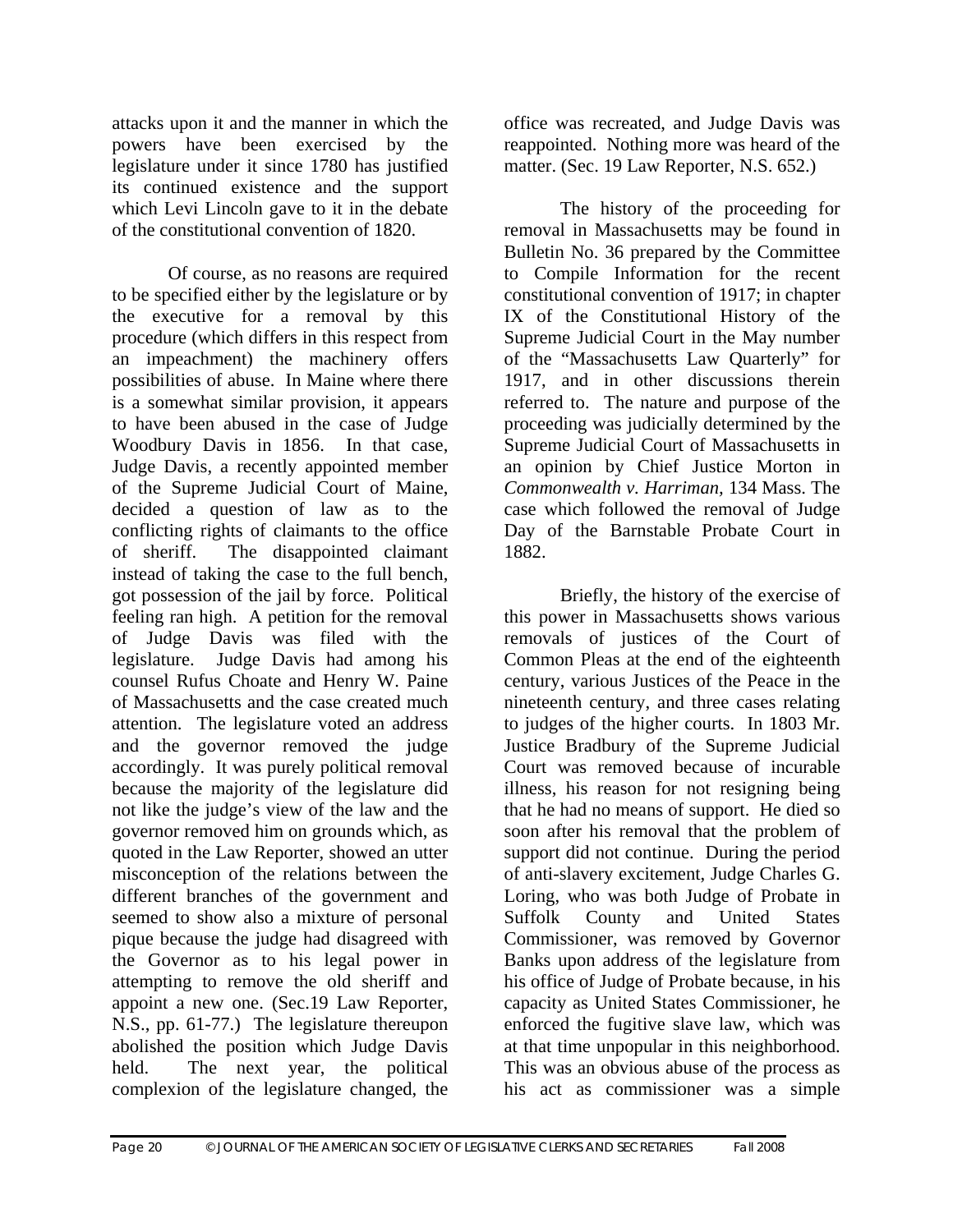performance of his duty under the law. The legislature had voted an address in the previous year and Governor Gardiner had refused to make the removal. The next case was that of the removal of Judge Day of the Barnstable Probate Court already referred to in 1882. The celebrated trial of Judge Prescott, a judge of probate, in the early twenties, was an impeachment before the Senate and not a proceeding for removal by address.

The careful, serious and responsible manner in which the recent joint committee of the legislature attended and conducted the hearings on the petition relating to Mr. Justice Pierce demonstrated the fact that this constitutional process is a reasonable provision which can be, and has been, fairly and reasonably conducted in practice. The practical demonstration of this fact by the conduct of the hearing and the character of the report of the committee is likely to prove of lasting value to the people of Massachusetts in stabilizing public opinion and confidence in the Massachusetts system for the selection and tenure of judges. However, much men may sympathize with Judge Pierce in the matter and regret that the proceeding was brought, yet, it is important that the purely public and impersonal aspect of the matter should be realized.

The Joint Committee consisted of Hon. Leonard F. Hardy of Huntington, Hon. Lewis Parkhurst of Winchester, and Hon. Wesley F. Monk of Watertown, on the part of the Senate, and Messrs. Edwin G. Norman of Worcester, Richard B. Coolidge of Medford, James T. Potter of North Adams, Howard B. White of Ayer, Alfred P. Richards of Plymouth, Elijah Adlow of Boston, Owen E. Brennen of Lowell, and Michael J. Fitzgerald of Worcester on the part of the House.

The committee reported unanimously against removal. After the report (Senate 493) was made to the legislature, it was accepted in the Senate without a dissenting voice and without debate. *(Senate Journal, May 22, 1922.)* In the House there was a debate in which four persons took part. Representative Jordan, one of the petitioners for removal argued against the acceptance of the committee's report, but stated that in view of his position in the matter as a petitioner he should refrain from voting. The report was supported by Messrs. Norman of Worcester, the House chairman, and Adlow of Boston and Coolidge of Medford, all members of the committee. Mr. Adlow expressed severe criticism of the petitioners; Messrs. Norman and Coolidge, while strong supporting the findings and recommendation of the committee, express their belief in the sincerity of the petitioners in filing and presenting their case. The report of the committee as a whole made no comments on the motives of the petitioners, but stated that they were "Not Material." (Report, p. 44.) After the debate the committee's report was accepted in the House by a vote of 145 to 1. (House Journal, May 23, 1922.) The marked absence of sensationalism in the presentation of the case naturally and obviously, assisted the committee, and, through them, the legislature as a whole, in adding a valuable precedent as to the fair and reasonable manner of conducting such an inquiry.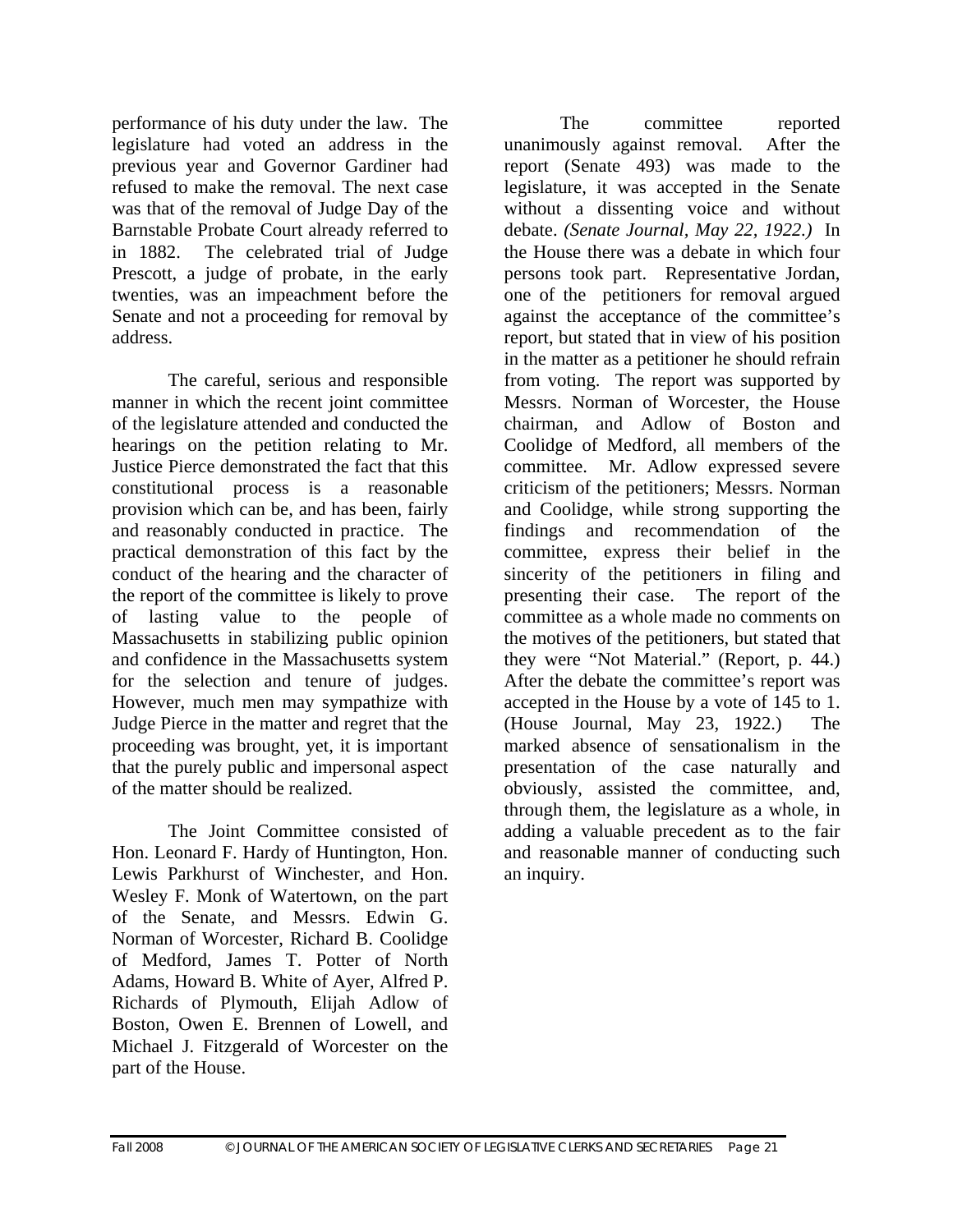# Three Minutes

by Claire J. Clift Secretary of the Senate, NV

#### *Scenario:*

The majority membership in the Nevada Senate, the Governor and the Lieutenant Governor are members of the same political party.

A newly elected Lieutenant Governor is presiding in the Senate. On the second to last day of the 120-day Session— Day 119—Assembly Bill No. 595, a transportation funding bill, passes out of the Senate. A.B. 595 is very contentious as it does not fully fund the approximate \$5 billion need for future highway construction in the State. It funds only \$1 billion of transportation needs, and no taxes are created or increased by passage of the bill as the Governor has pledged to veto any new taxes or tax increases.

Earlier in the day, the Majority Leader makes a motion to hold all remarks not pertaining to specific debate on the final passage of bills until the end of a floor agenda for Order of Business No. 16: Remarks from the Floor; Introduction of Guests.

At the end of Agenda No. 3, the Lieutenant Governor proceeds to OB 16. The Majority Leader stands and asks the Secretary of the Senate how long until the next agenda. The Secretary replies, "three minutes." The Majority Leader continues to speak under OB 16 re: the Governor's position of "no new taxes" and the highway bill. He then makes a motion to recess until the next agenda is ready.

A minority member Senator stands and states that his light was on to speak. The Lieutenant Governor recognizes him to speak, and the Senator begins talking about the Governor and that challenging the Governor's expected veto of A.B. 595 may be necessary.

The Lieutenant Governor interrupts the Senator and says: "You know, we're under Order of Business 16 at this time. Do you have any remarks or introduction of guests. I think this has been fully debated."

The Senator replies: "When you get used to the parliamentary rules, Mr. Lieutenant Governor, you will realize that under Order of Business 16, you can speak about any damn thing you want to. ... and I don't intend to speak about any damn thing, just this ..."

Lieutenant Governor: "Mind your ..."

Senator: "Mind my what?"

Majority Leader: "Point of order. I made a motion to recess. That is the motion before the House at this time."

Lieutenant Governor: "All those in favor of that motion, please signify by saying aye, opposed no. The motion's carried. We are in a recess."

Gavel sounds.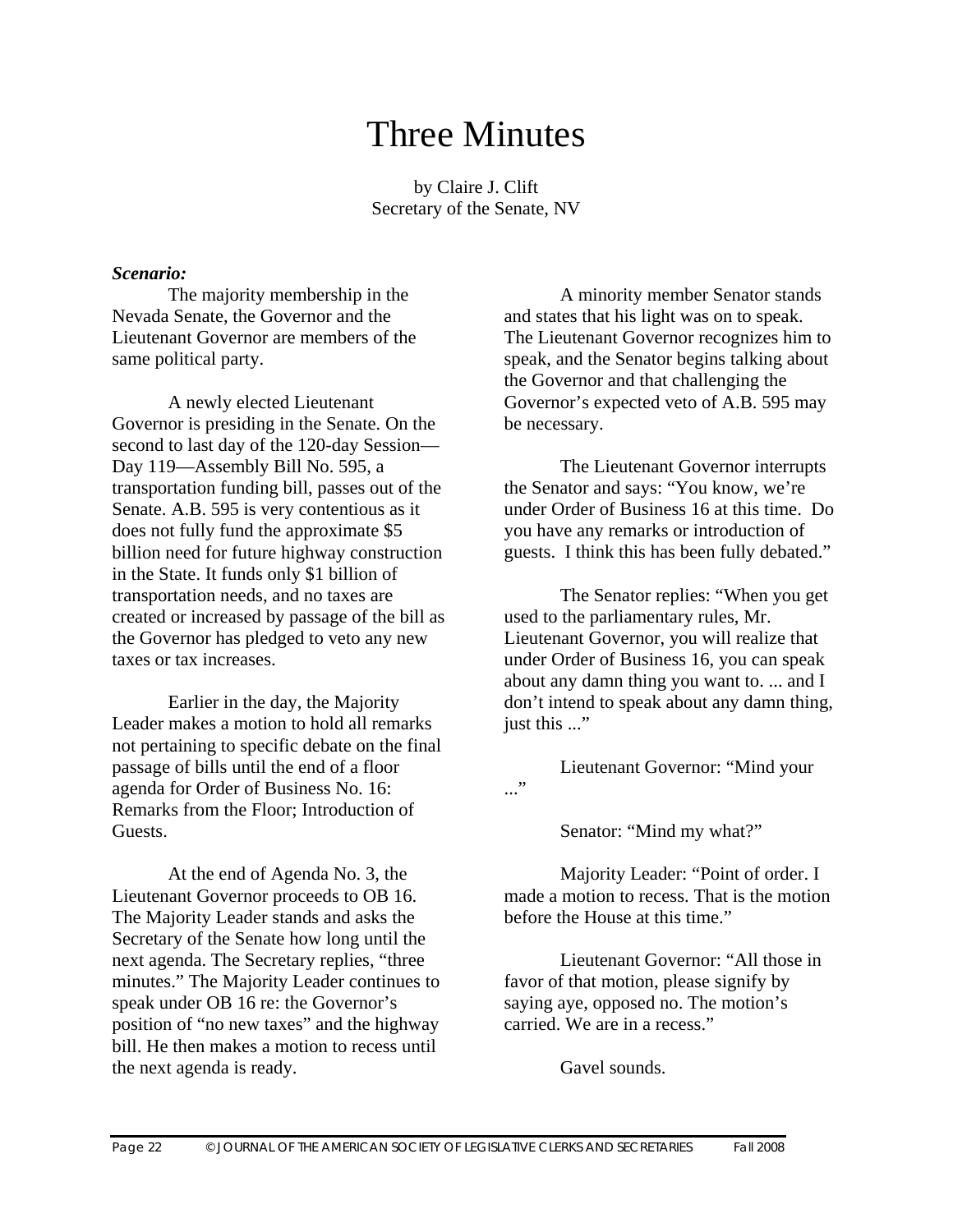#### *Questions of Procedure:*

1. Does the Lieutenant Governor have the authority to interrupt the minority member for speaking the first time?

2. Does the Lieutenant Governor have the authority to interrupt the minority member after using the word "damn"?

3. Is there a motion to recess on the floor?

#### *Conclusion:*

Question No.1.—Answer: No, the Lieutenant Governor does not have the authority to interrupt the minority member the first time.

• Senate Standing Rule No. 120—Remarks from the Floor states: A Senator may speak (on any matter) for a period of not more than 10 minutes.

• *Mason's Manual*, Section 578-5: The presiding officer may not interrupt a member who has the floor, except for deciding points of order, considering questions of privilege or other matters requiring immediate attention, as long as the member does not transgress the rules.

Question No. 2.—Answer: Yes, the Lieutenant Governor does have the authority to interrupt the minority member the second time.

• Senate Standing Rule No. 1—President: He shall preserve order and decorum ... .

• Senate Standing Rule No. 20.1: If any Senator, in speaking or otherwise, transgresses the rules of the Senate, the President shall, or any Senator may, call him to order. If a Senator is so called to order, he shall not proceed without leave of the Senate...

• Senate Standing Rule No. 21.2: If any Senator is called to order for offensive or indecorous language or conduct, the person calling him to order shall report the offensive or indecorous language or conduct to the presiding officer. ...

• Senate Standing Rule No. 21.3: Indecorous conduct or boisterous or unbecoming language is not permitted in the Senate Chamber.

• *Mason's Manual*, Section 123: Use of Disorderly Words in Debate.

• *Mason's Manual*, Section 575-1e: To preserve order and decorum.

• *Mason's Manual*, Section 578-5: Presiding officer interrupting a member who has the floor.

Question No. 3.—Answer: No, there is no motion under consideration once the presiding officer recognizes the minority Senator to speak.

• *Mason's Manual,* Sec. 156.2: A motion is entertained by the presiding officer by accepting it and stating it.

• *Mason's Manual*, Sec. 156.3: A motion is not in the possession of the body nor available for consideration until it has been stated by the presiding officer. When a proper motion has been made, the presiding officer should state it or, if it is in writing, should order it read by the secretary or clerk, and it is then in the possession of the body.

...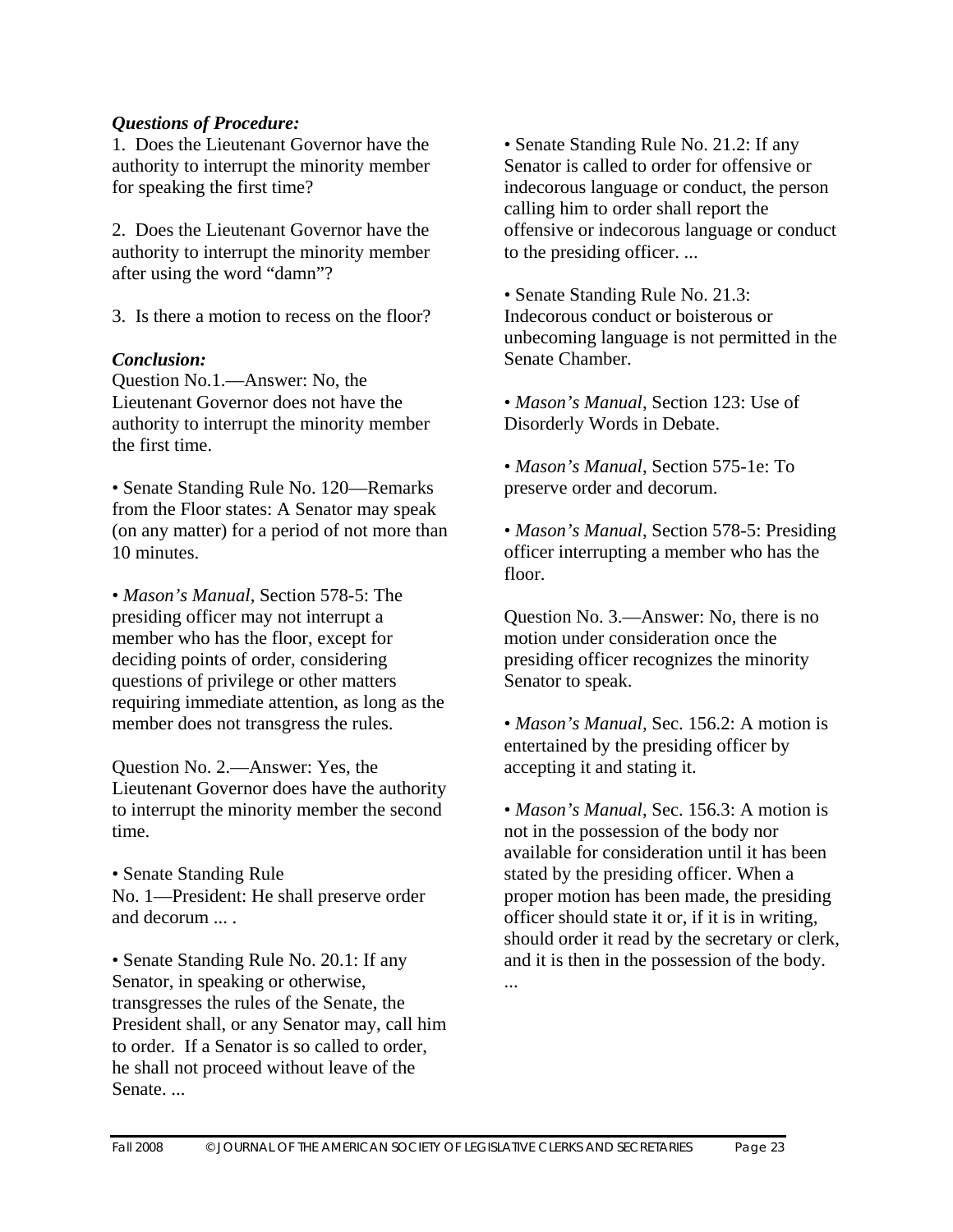# Virginia Law: It's Online, But Should You Use It?

#### by Timothy L. Coggins

*An online official legal resource is defined as one that possesses the same status as a print official legal resource.* 

A judge asks you to present her with a copy of the *Virginia Code* section you are referencing in court, or she asks you to provide a copy of the Supreme Court of Virginia opinion you cited. You used Virginia state government websites to find both the code section and the court opinion. This is easy, right? You give her the copy of what you found online. But could there be a problem? Is the court opinion that you retrieved from the court website considered an official version of the court opinion? Has the *Virginia Code* section that you provided been authenticated to establish its legitimacy? Do these issues matter, and do they have any practical effect on your work as an attorney?

In 2006 the American Association of Law Libraries (AALL) completed a fiftystate survey that investigated whether legal resources on government websites are official and capable of being considered authentic. The AALL published the results of this survey in its report *State-by-State Report on Authentication of Online Legal Resources*<sup>1</sup> in March 2007. The survey investigated six sources of law: statutes and session laws, administrative codes and registers, and intermediate and court of last resort opinions. The survey sought to determine the veracity of state-level primary legal resources on the Web. The AALL reported both good news and bad news:

A significant number of the state online legal resources are *official* but none are *authenticated* or afford ready authentication by standard methods. State online primary legal resources are therefore not sufficiently trustworthy. Citizens and law researchers may reasonably doubt their authority and should approach such resources critically.<sup>2</sup>

How did Virginia stack up on this survey and report? Are the documents that you provided to the judge official and authentic? Before discussing Virginia's situation, two definitions used in the survey are necessary, and it is important to note the key findings from the AALL report.

What does "official" mean? An online official legal resource is defined as one that possesses the same status as a print official legal resource.<sup>3</sup> This means that an official version of regulatory materials, statutes, session laws, or court opinions is one that has been governmentally mandated or approved by statute or rule. It does not necessarily have to be produced by the government. This working definition of an official legal resource comes from the latest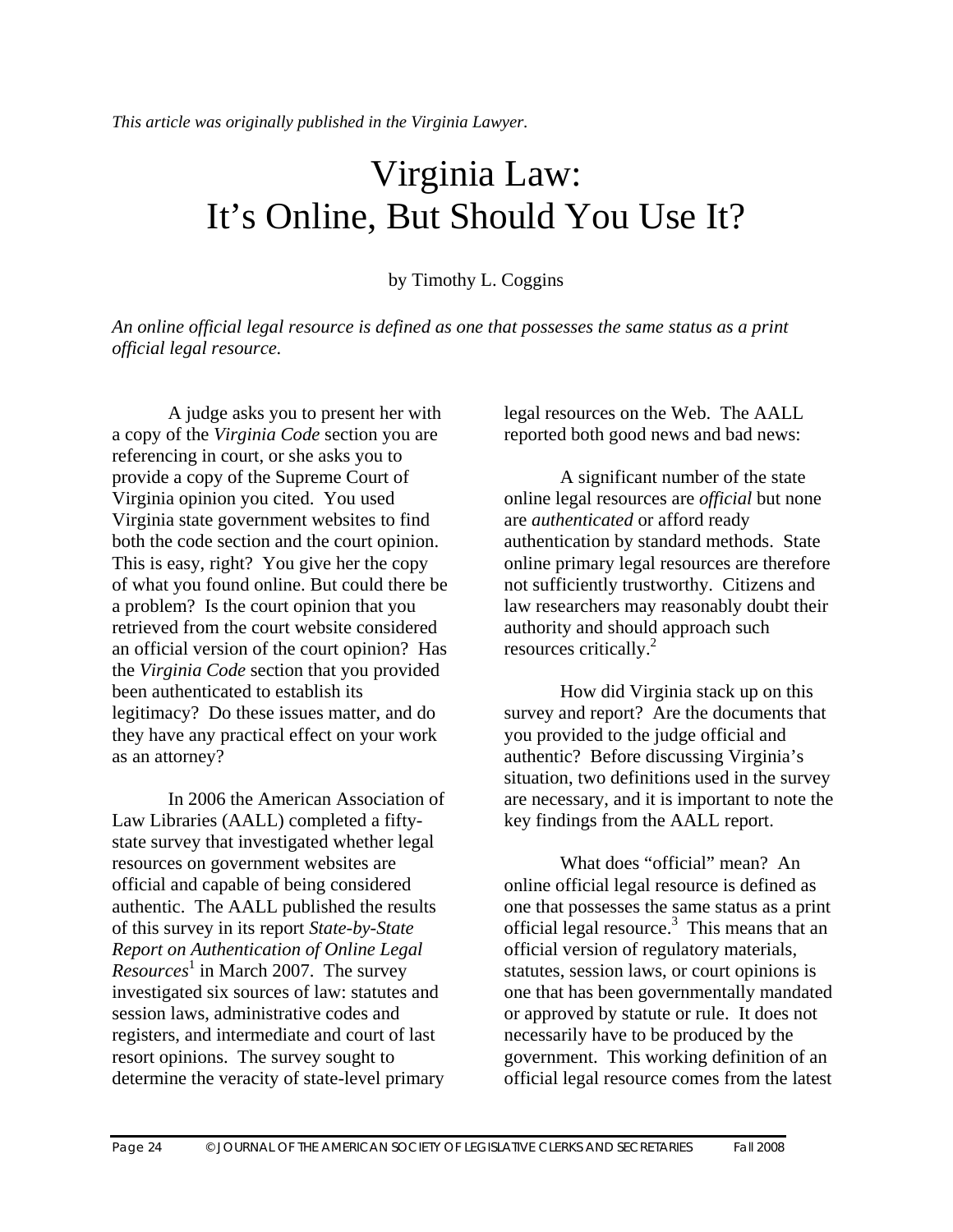editions of *Black's Law Dictionary* and *The Fundamentals of Legal Research.*  An authentic text has been verified by a government to be both complete and unaltered when it is compared to the version approved or published by the content originator. Authentic text typically will bear a certificate or mark that conveys information as to its certification—the process associated with ensuring that the text is complete and unaltered when compared with that of the content originator. An authentic text is able to be authenticated, which means that the particular text in question can be validated, ensuring that it is what it claims to be. Authentication could be done by encryption-based authentication methods, such as digital signatures and public key infrastructure.4

The key findings in the AALL report follow.

• States have begun to discontinue printing official legal resources. They are substituting online official legal sources.

• Ten states and the District of Columbia have deemed as official one or more of their online primary legal resources.

• One or more of the online primary legal sources of eight states have "official traits," where evidence as to the actual status of the resources is conflicting.

• States have not acknowledged important needs of citizens and law researchers seeking government information; they have not been sufficiently deliberate in their policies and practices.

• No state's online primary legal resources are authenticated or afford ready authentication by standard methods.

• Eight states have made arrangements for permanent public access to one or more of their online primary legal resources.<sup>5</sup>

Results from the survey show that online legal resources are more frequently the sole official published source. The laws referencing those resources and other online official sources are seriously deficient; they fail to require certification of completeness and accuracy for online resources that is comparable to that required for print official sources. The laws also do not recognize the authentication piece of the equation, which the survey indicates is essential to online official sources. The report, therefore, questions the fundamental trustworthiness of online legal information and raises concerns that need to be addressed by states at both the policy and practical levels.

# *Virginia is a leader in one area: it is one of only three states … that had considered the authentication issue at the time that the survey was completed.*

How did Virginia rate in the survey? Is the judge in Virginia going to accept your website-retrieved documents as official and authentic versions of the court opinion and the code section?

Gail Warren, state law librarian at the Virginia State Law Library, provided the survey information for Virginia. Warren concludes that "[g]enerally speaking, the Commonwealth of Virginia has not taken steps to designate legal resources on the Web as *official*."<sup>6</sup> She notes one exception: the state administrative register. The *Virginia Register of Regulations* was created by statute, and the code section that created the *Register* requires that it be published on the Web. $<sup>7</sup>$  Thus, following the definitions</sup> set out in the AALL report, the *Register* is considered official. Other Virginia online primary law sources are a little less certain. The online *Code of Virginia* is "the actual text of the print version," but the website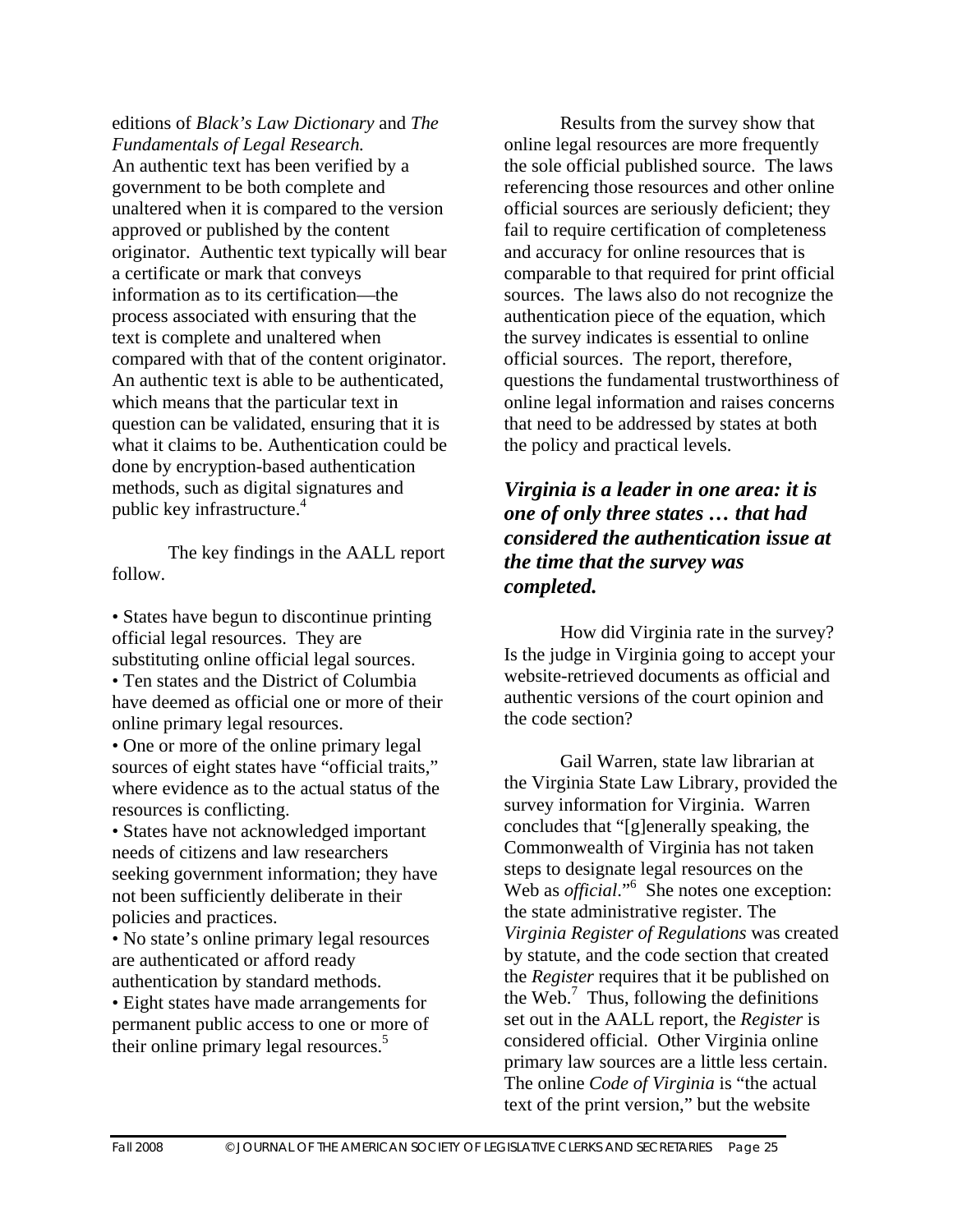includes no notice that addresses the status or accuracy of any of the three electronic publications: statutory code, session laws, and administrative code.<sup>8</sup> Warren points to a notice at the Division of Legislative Automated Systems website regarding the statutes: "The Virginia General Assembly is offering access to the *Code of Virginia* on the Internet as a service to the public. We are unable to assist users of this service with legal questions nor respond to requests for legal advice or the application of the law to specific facts."<sup>9</sup>

The Virginia judiciary website offers electronic access to the opinions of the Supreme Court of Virginia and the Virginia Court of Appeals. Warren notes the opinions are uploaded to the website on the day that the court releases them. But there is no notice for users about the official or unofficial status of the opinions or about their accuracy. She reports that the text on the website is pulled from the original slip opinion electronically prepared by the court, but currently there are no steps taken to ensure that the slip opinion as released on the Web is the same as the final opinion published in the official bound *Virginia Reports*.

Virginia is a leader in one area: it is one of only three states —Minnesota and Vermont are the other two—that had considered the authentication issue at the time that the survey was completed. Eight other states—Alabama, Arkansas, Connecticut, Maryland, Montana, Ohio, South Carolina, and Tennessee—indicated that they perceive authentication as a concern. Warren notes that a joint

subcommittee of the General Assembly in 2004 studied issues relating to providing official authentication of state electronic records, as well as permanent public access to those documents, but it did not specifically address online legal sources.<sup>10</sup>

What's the conclusion about Virginia and the answer to the questions posed in the first paragraph of this article? Warren concludes: "Virginia still publishes print *official* versions of its statutory code, session laws, administrative code, administrative register, and appellate court opinions."<sup>11</sup> She continues, "[U]ntil the legislature and judiciary address the authentication or permanency of electronic legal information produced by their respective branches of government, the use of legal information appearing on these websites is limited to locating relevant code sections, but not citing the electronic resource or relying on it as an *official* source."<sup>12</sup> If the judge is looking for authentic and official copies of the documents that you presented in court, the copies that you supplied will not suffice.

The Honorable Herbert B. Dixon Jr. of the Superior Court of the District of Columbia, a leader in the area of technology in the judiciary, agrees with Warren. In a 2007 article about the "authentication" and "official" issues and the AALL report, he thanks the American Association of Law Libraries for its work, stating that "[t]he AALL study is a timely wake-up call for work that needs to be done to ensure the integrity and trustworthiness of electronically transmitted and maintained legal documents and information."<sup>13</sup>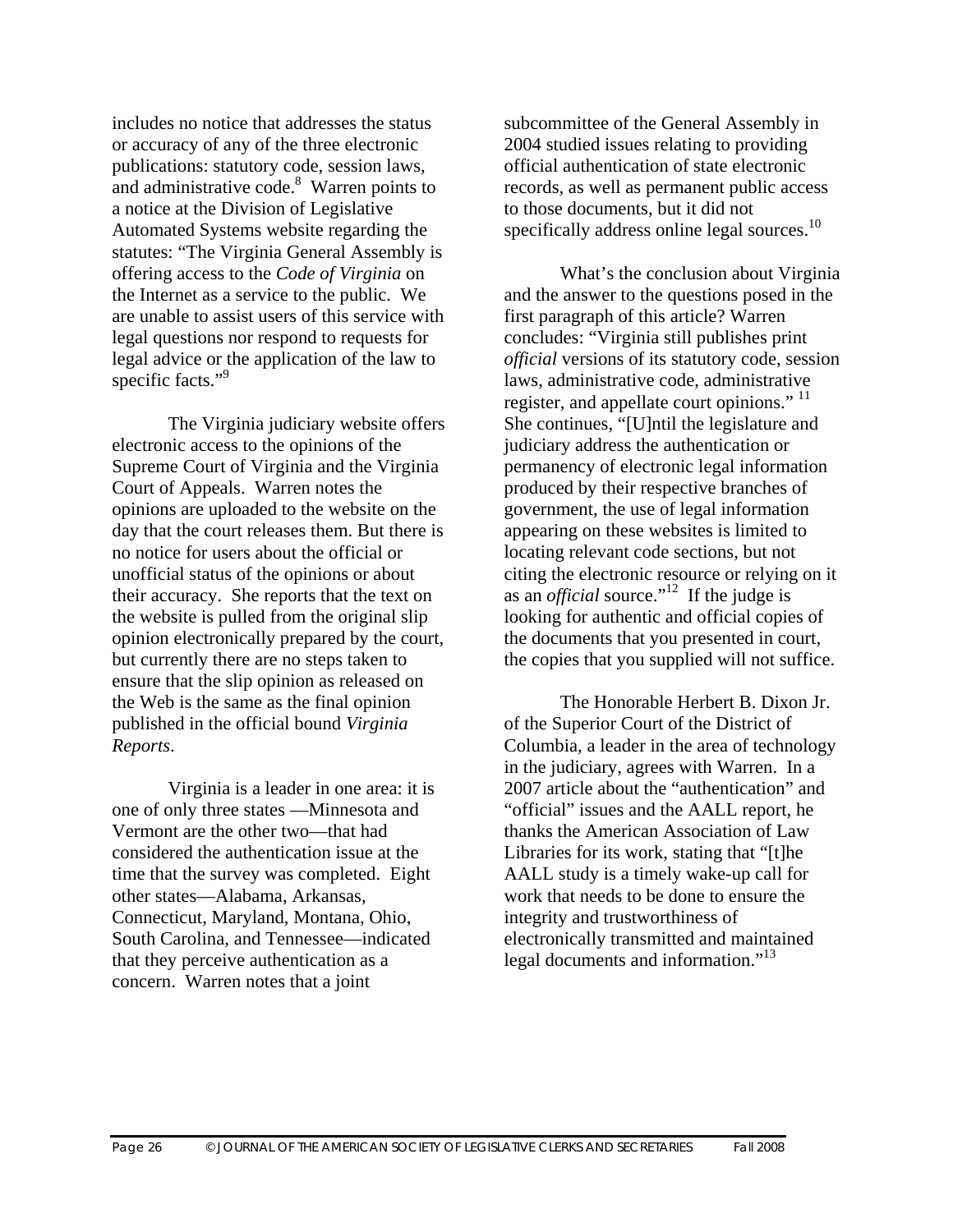Endnotes:

1 Richard J. Matthews and Mary Alice Baish, *State-by-State Report on Authentication of Online Legal Resources* (Chicago, IL: American Association of Law Libraries, 2007). The report can be purchased from the AALL or can be viewed in full at the AALL website—**http://www.aallnet.org**.) [hereinafter cited as *AALL Report*]. 2 *Id*. at 7. 3 *Id*. 4 *Id.* at 8-9. 5 *Id.* at 10-14. 6 *Id.* at 185. 7 *Va. Code Ann.* § 2.2-4031. 8 *AALL Report* at 186. 9 *Id.*  10 H.J. Res. No. 6, Gen. Assem., Reg. Sess. (Va. 2004). 11 *AALL Report* at 186. 12 *Id.*  13 Herbert B. Dixon Jr., *The Lack of Effort to Ensure Integrity and Trustworthiness of Online Legal Information and Documents*, *The Judges Journal* (volume 46, no. 3, Summer 2007).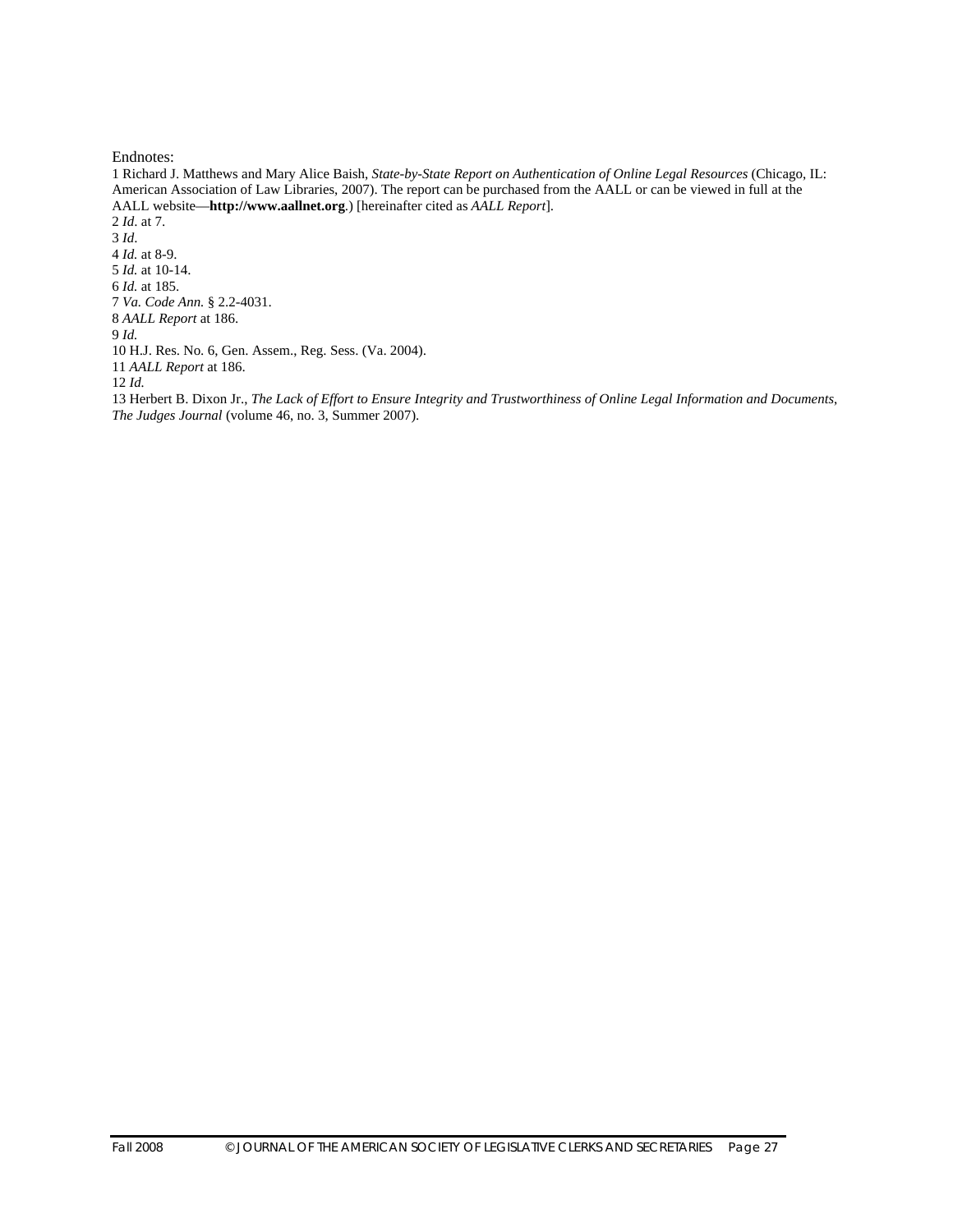#### **PROFESSIONAL JOURNAL INDEX**  1995 – 2008

# **Administration**

| Fall   | 1997 | Boulter, David E. | Strategic Planning and Performance Budgeting: A New Approach<br>to Managing Maine State Government |
|--------|------|-------------------|----------------------------------------------------------------------------------------------------|
| Spring | 2001 | Carey, Patti B.   | Understanding the Four Generations in Today's Workplace                                            |
| Spring | 2006 | Hedrick, JoAnn    | Passage of Bills and Budgets in the United States System –                                         |
|        |      |                   | A Small State's Perspective                                                                        |
| Spring | 2001 | Henderson, Dave   | Personnel Policies in the Legislative Environment                                                  |
| Summer | 2000 | Jones, Janet E.   | RFP: A Mission Not Impossible                                                                      |
| Spring | 1998 | Larson, David     | Legislative Oversight of Information Systems                                                       |
| Fall   | 2008 | Leete and Maser   | Helping Legislators Legislate: An Executive Education Program<br>for State Senators                |
| Fall   | 1995 | Rudnicki, Barbara | Criticism                                                                                          |

# **ASLCS**

| A History of ASLCS |
|--------------------|
|                    |

# **Case Studies**

| Fall          | 2003 | Bailey, Mathew S.   | The Will of the People: Arizona's Legislative Process                                                                                          |
|---------------|------|---------------------|------------------------------------------------------------------------------------------------------------------------------------------------|
| Summer        | 2000 | Clemens and Schuler | The Ohio Joint Select Committee Process                                                                                                        |
| Fall          | 2006 | Clemens, Laura      | Ohio Case Regarding Open Meetings and Legislative Committees                                                                                   |
| Fall          | 2003 | Cosgrove, Thomas J. | First-Term Speakers in a Divided Government                                                                                                    |
| Fall          | 2005 | Garrett, John       | The Balance Between Video Conferencing by The Virginia<br>General Assembly and Requirements of Virginia's Freedom of<br><b>Information Act</b> |
| <b>Spring</b> | 1996 | Dwyer, John F.      | Iowa Senate's Management of Its Telephone Records Is Upheld by<br><b>State Supreme Court</b>                                                   |
| Fall          | 2003 | Gray, LaToya        | Virginia's Judicial Selection Process                                                                                                          |
| <b>Spring</b> | 2003 | Howe, Jerry         | Judicial Selection: An Important Process                                                                                                       |
| Fall          | 2002 | Jamerson, Bruce F.  | Interpreting the Rules: Speaker's Resignation Challenges                                                                                       |
| Fall          | 2007 | James, Steven T.    | Government by Consensus - Restrictions on Formal Business in<br>the Massachusetts Legislature Inspire Innovative Ways to Govern                |
| Fall          | 2003 | Morales, Michelle   | I Will Survive: One Bill's Journey Through the Arizona<br>Legislature                                                                          |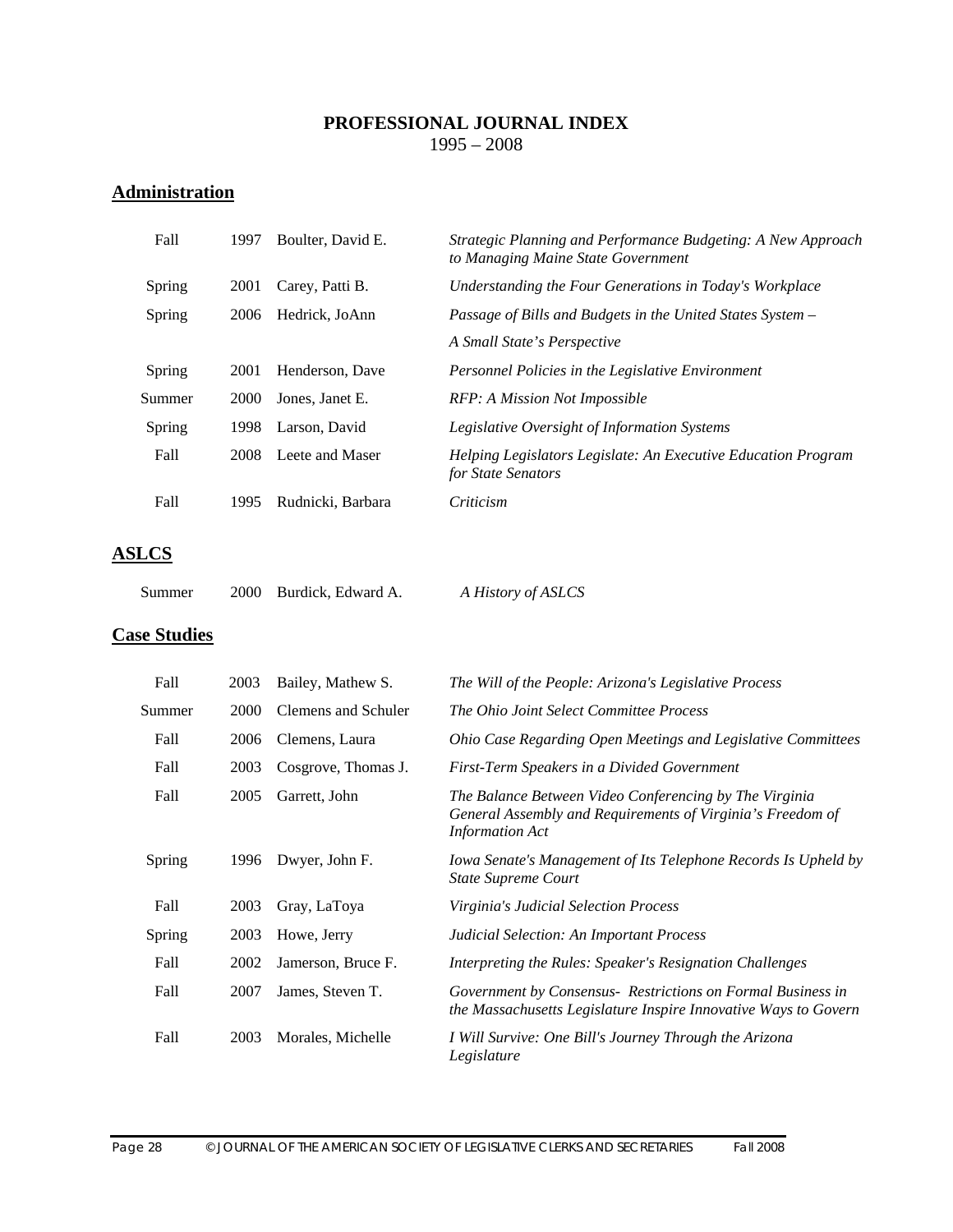| Fall   | 1995 | Phelps, John B.   | Publishing Procedural Rulings in the Florida House of<br>Representatives                                                                                               |
|--------|------|-------------------|------------------------------------------------------------------------------------------------------------------------------------------------------------------------|
| Fall   | 2006 | Phelps, John B.   | Florida Association of Professional Lobbyists, Inc. et. al. v.<br>Division of Legislative Information Services of the Florida Office<br>of Legislative Services et. al |
| Spring | 2008 | Regan, Patrick    | The True Force of Guidance Documents in Virginia's<br>Administrative Agencies                                                                                          |
| Fall   | 2006 | Speer, Alfred W.  | The Establishment Clause & Legislative Session Prayer                                                                                                                  |
| Fall   | 2001 | Tedcastle, Tom    | High Noon at the Tallahassee Corral                                                                                                                                    |
| Spring | 1998 | Todd, Tom         | Nebraska's Unicameral Legislature: A Description and Some<br>Comparisons with Minnesota's Bicameral Legislature                                                        |
| Fall   | 2006 | Wattson, Peter S. | Judging Qualifications of a Legislator                                                                                                                                 |

# **Historic Preservation**

| Fall   | 1995 Mauzy, David B.   | Restoration of the Texas Capitol                        |
|--------|------------------------|---------------------------------------------------------|
| Fall   | 2001 Wootton, James E. | Preservation and Progress at the Virginia State Capitol |
| Spring | 2008 Wootton, James E. | Restoring Jefferson's Temple to Democracy               |

# **International**

| Fall   | 2000        | Grove, Russell D.    | The Role of the Clerk in an Australian State Legislature                                                                             |
|--------|-------------|----------------------|--------------------------------------------------------------------------------------------------------------------------------------|
| Fall   | <b>2000</b> | Law. K.S.            | The Role of the Clerk to the Legislative Council of the Hong Kong<br>Special Administrative Region of the People's Republic of China |
| Spring | 2004        | MacMinn, E. George   | The Westminster System – Does It Work in Canada?                                                                                     |
| Spring | 2006        | Phelps, John B.      | A Consultancy in Iraq                                                                                                                |
| Fall   | 2000        | Pretorius, Pieter    | The Role of the Secretary of a South African Provincial<br>Legislature                                                               |
| Spring | 2002        | Schneider, Donald J. | <i><b>Emerging Democracies</b></i>                                                                                                   |

# **Miscellaneous**

| Summer | 1999.       | Arinder, Max K. | Planning and Designing Legislatures of the Future                                        |
|--------|-------------|-----------------|------------------------------------------------------------------------------------------|
| Fall   | 2000        | Arinder. Max K. | Back to the Future: Final Report on Planning and<br>Designing Legislatures of the Future |
| Winter | <b>2000</b> | Drage, Jennifer | Initiative, Referendum, and Recall: The Process                                          |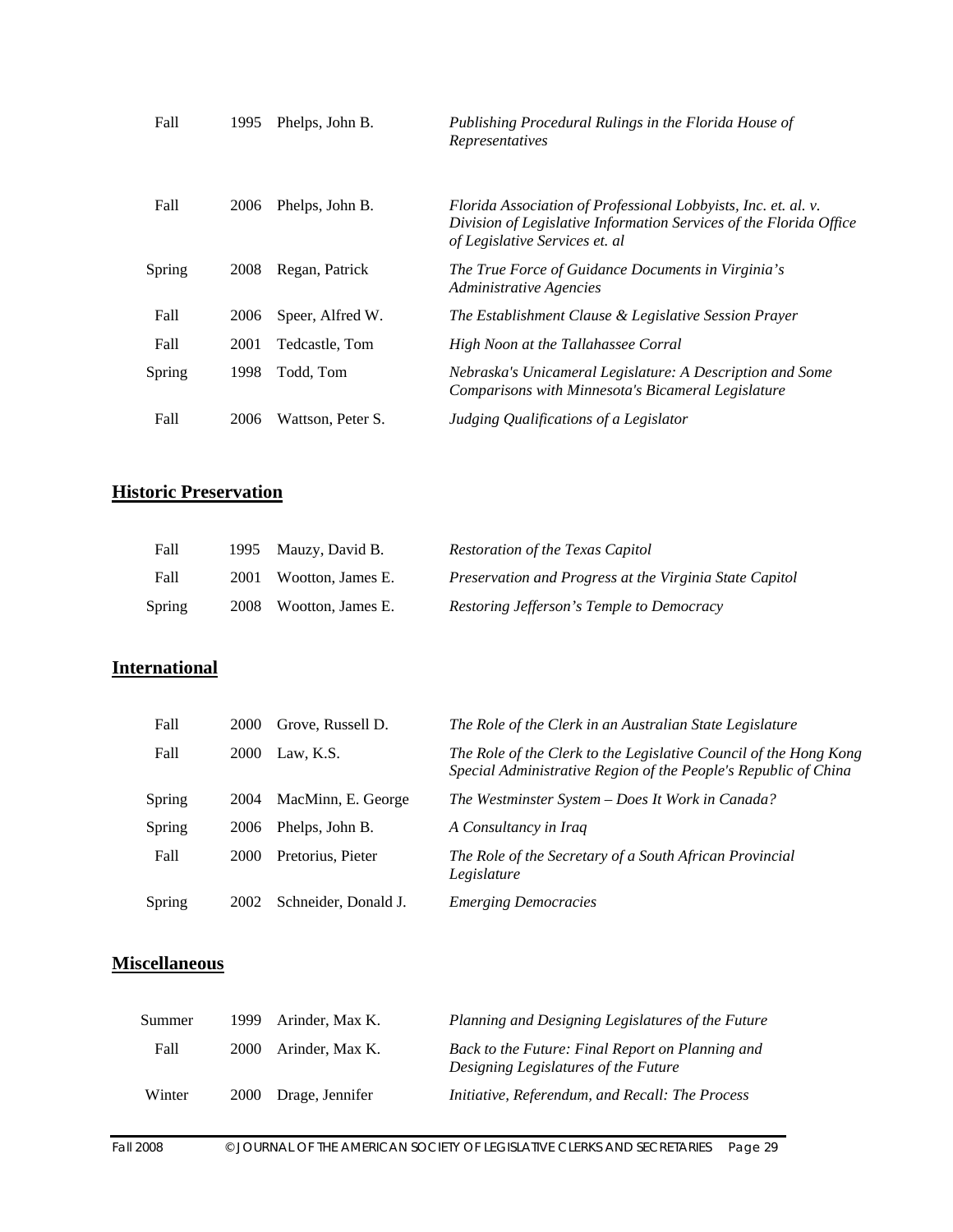| Fall   | 2005  | Hodson, Tim       | Judging Legislatures                                                                                               |
|--------|-------|-------------------|--------------------------------------------------------------------------------------------------------------------|
| Spring | 1998. | Pound, William T. | The Evolution of Legislative Institutions: An Examination<br>of Recent Developments in State Legislatures and NCSL |
| Fall   | 2000  | Rosenthal, Alan   | A New Perspective on Representative Democracy: What<br>Legislatures Have to Do                                     |
| Fall   | 1995  | Snow, Willis P.   | Democracy as a Decision-Making Process: A Historical<br>Perspective                                                |

#### **Process**

| Fall   | 1996 | Burdick, Edward A.   | Committee of the Whole: What Role Does It Play in<br>Today's State Legislatures?                                                  |
|--------|------|----------------------|-----------------------------------------------------------------------------------------------------------------------------------|
| Spring | 2003 | Clapper, Thomas      | How State Legislatures Communicate with the Federal<br>Government                                                                 |
| Spring | 2008 | Clemens, Laura       | Ohio's Constitutional Showdown                                                                                                    |
| Fall   | 2006 | Clift, Claire J.     | Reflections on the Impeachment of a State Officer                                                                                 |
| Fall   | 2008 | Clift, Claire J.     | <b>Three Minutes</b>                                                                                                              |
| Spring | 2004 | Dunlap, Matthew      | My Roommate Has a Mohawk and a Spike Collar:<br>Legislative Procedure in the Age of Term Limits                                   |
| Winter | 2000 | Edwards, Virginia A. | A History of Prefiling in Virginia                                                                                                |
| Spring | 2002 | Erickson and Barilla | Legislative Powers to Amend a State Constitution                                                                                  |
| Spring | 2001 | Erickson and Brown   | Sources of Parliamentary Procedure: A New Precedence<br>for Legislatures                                                          |
| Summer | 1999 | Erickson, Brenda     | Remote Voting in Legislatures                                                                                                     |
| Spring | 2004 | James, Steven T.     | The Power of the Executive vs. Legislature $-$ Court Cases<br>and Parliamentary Procedure                                         |
| Spring | 1997 | Jones, Jerry G.      | Legislative Powers and Rules of Procedure: Brinkhaus v.<br>Senate of the State of Louisiana                                       |
| Spring | 1998 | King, Betty          | Making Tradition Relevant: A History of the Mason's<br>Manual of Legislative Procedure Revision Commission                        |
| Fall   | 2002 | Maddrea, B. Scott    | Committee Restructuring Brings Positive Changes to the<br>Virginia House                                                          |
| Fall   | 1997 | Mayo, Joseph W.      | <b>Rules Reform</b>                                                                                                               |
| Spring | 2002 | Mina, Eli            | <b>Rules of Order versus Principles</b>                                                                                           |
| Fall   | 2008 | Pidgeon, Norman      | Removal by Address in Massachusetts and the Action of the<br>Legislature on the Petition for the Removal of Mr. Justice<br>Pierce |
| Fall   | 2007 | Robert and Armitage  | Perjury, Contempt and Privilege -Oh My! Coercive<br><b>Powers of Parliamentary Committees</b>                                     |
| Spring | 2003 | Tucker, Harvey J.    | Legislative Logjams Reconsidered                                                                                                  |
|        |      |                      |                                                                                                                                   |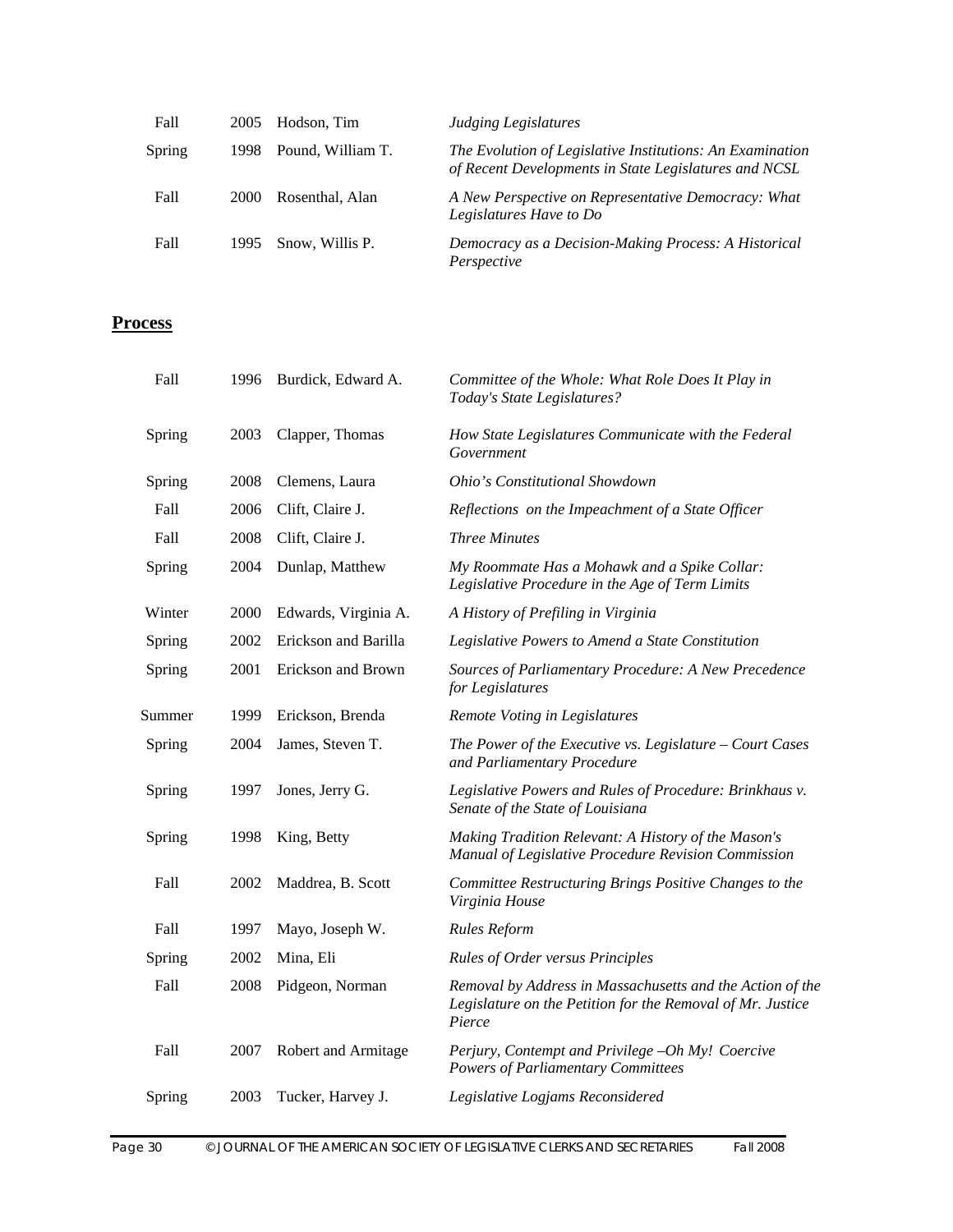| Fall   |      | 2005 Tucker, Harvey J. | The Use of Consent Calendars In American State<br>Legislatures            |
|--------|------|------------------------|---------------------------------------------------------------------------|
| Summer | 2000 | Vaive, Robert          | Comparing the Parliamentary System and the<br><b>Congressional System</b> |
| Fall   | 2001 | Whelan, John T.        | A New Majority Takes Its Turn At Improving the Process                    |

# **Staff**

| Spring | 2001 | Barish, Larry          | <b>LSMI: A Unique Resource for State Legislatures</b>                                                                                                                         |
|--------|------|------------------------|-------------------------------------------------------------------------------------------------------------------------------------------------------------------------------|
| Fall   | 2001 | Best, Judi             | Legislative Internships: A Partnership with Higher<br>Education                                                                                                               |
| Spring | 1996 | Brown, Douglas G.      | The Attorney-Client Relationship and Legislative Lawyers:<br>The State Legislature as Organizational Client                                                                   |
| Fall   | 2002 | Gallagher and Aro      | Avoiding Employment-Related Liabilities: Ten Tips from<br>the Front Lines                                                                                                     |
| Spring | 2003 | Geiger, Andrew         | Performance Evaluations for Legislative Staff                                                                                                                                 |
| Spring | 1997 | Gumm, Jay Paul         | Tap Dancing in a Minefield: Legislative Staff and the Press                                                                                                                   |
| Fall   | 1997 | Miller, Stephen R.     | Lexicon of Reporting Objectives for Legislative Oversight                                                                                                                     |
| Winter | 2000 | Phelps, John B.        | Legislative Staff: Toward a New Professional Role                                                                                                                             |
| Spring | 2004 | Phelps, John B.        | Notes on the Early History of the Office of Legislative<br>Clerk                                                                                                              |
| Winter | 2000 | Swords, Susan          | NCSL's Newest Staff Section: "LINCS" Communications<br>Professionals                                                                                                          |
| Fall   | 1996 | Turcotte, John         | <b>Effective Legislative Presentations</b>                                                                                                                                    |
| Fall   | 2005 | VanLandingham, Gary R. | When The Equilibrium Breaks, The Staffing Will Fall $-$<br>Effects of Changes In Party Control of State Legislatures<br>and Imposition of Term Limits on Legislative Staffing |

# **Technology**

| Spring | 1996 | Behnk, William E.       | California Assembly Installs Laptops for Floor Sessions                   |
|--------|------|-------------------------|---------------------------------------------------------------------------|
| Spring | 1997 | Brown and Ziems         | Chamber Automation in the Nebraska Legislature                            |
| Fall   | 2008 | Coggins, Timothy L.     | Virginia Law: It's Online, But Should You Use It?                         |
| Spring | 2002 | Crouch, Sharon          | NCSL Technology Projects Working to Help States Share<br><b>Resources</b> |
| Spring | 1997 | Finch, Jeff             | <b>Planning for Chamber Automation</b>                                    |
| Summer | 1999 | Galligan, Mary          | Computer Technology in the Redistricting Process                          |
| Summer | 1999 | Hanson, Linda           | Automating the Wisconsin State Assembly                                   |
| Fall   | 1995 | Larson, David           | <i>Emerging Technology</i>                                                |
| Fall   | 1996 | Pearson, Herman (et al) | Reengineering for Legislative Document Management                         |